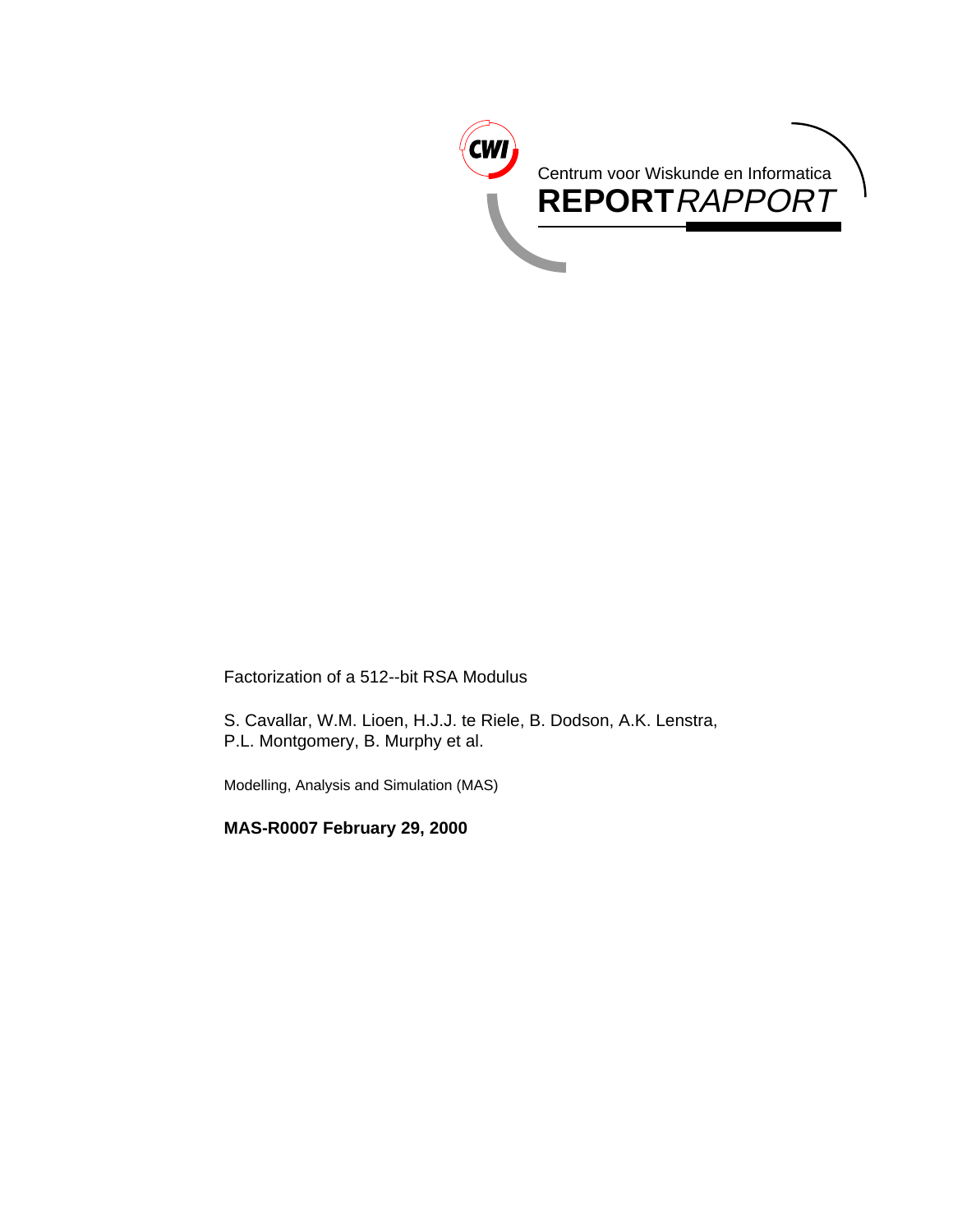Report MAS-R0007 ISSN 1386-3703

CWI P.O. Box 94079 1090 GB Amsterdam The Netherlands

CWI is the National Research Institute for Mathematics and Computer Science. CWI is part of the Stichting Mathematisch Centrum (SMC), the Dutch foundation for promotion of mathematics and computer science and their applications.

SMC is sponsored by the Netherlands Organization for Scientific Research (NWO). CWI is a member of ERCIM, the European Research Consortium for Informatics and Mathematics.

Copyright © Stichting Mathematisch Centrum P.O. Box 94079, 1090 GB Amsterdam (NL) Kruislaan 413, 1098 SJ Amsterdam (NL) Telephone +31 20 592 9333 Telefax +31 20 592 4199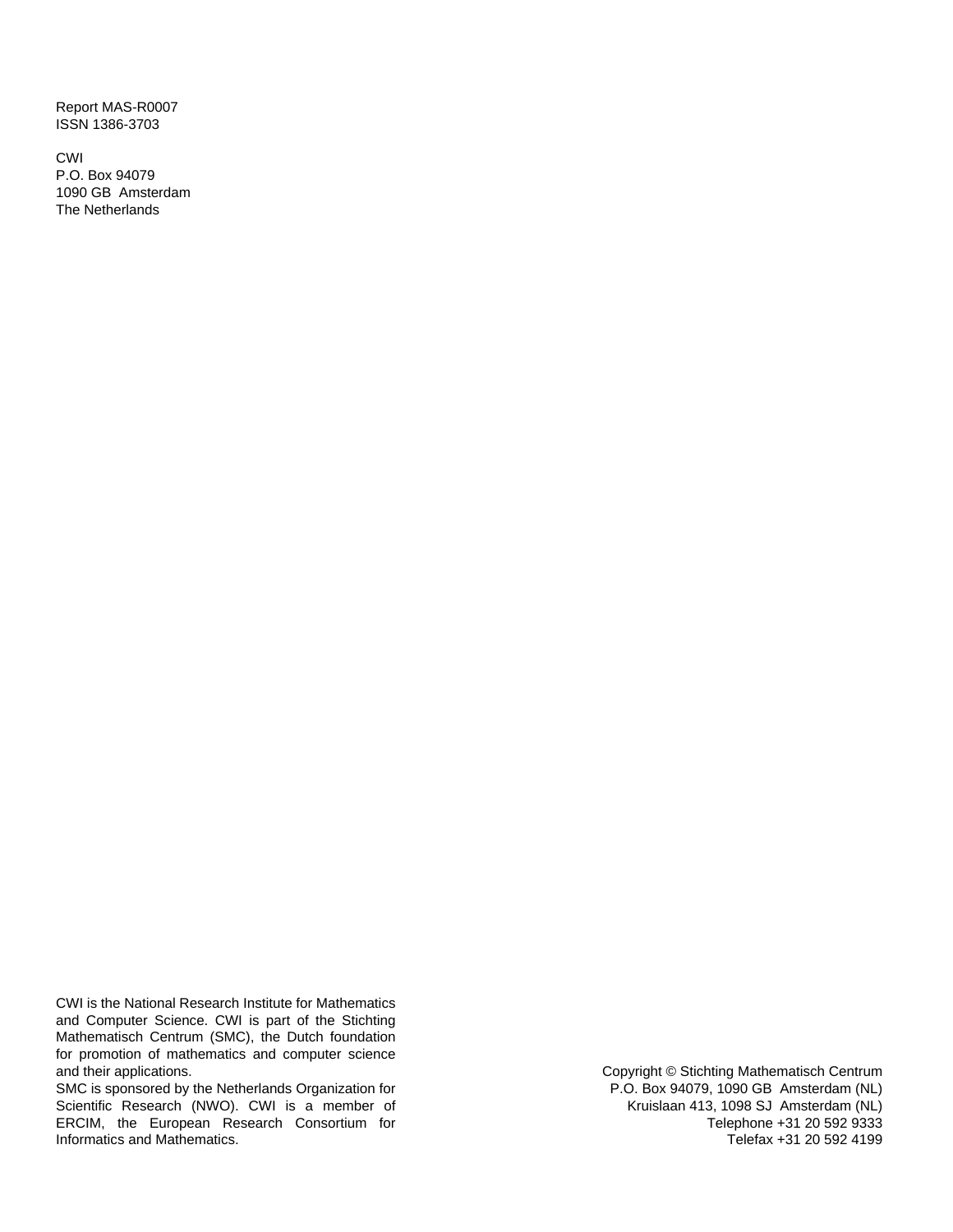# Factorization of a 512-bit RSA Modulus\*

Stefania Cavallar, Walter Lioen, and Herman te Riele CWI, P.O. Box 94079, 1090 GB Amsterdam, The Netherlands [cavallar,walter,herman]@cwi.nl

> **Bruce Dodson** Lehigh University, Bethlehem, PA, USA bad0@Lehigh.edu

# Arjen K. Lenstra Citibank, 1 North Gate Road, Mendham, NJ 07945-3104, USA

arjen.lenstra@citicorp.com

Peter L. Montgomery 780 Las Colindas Road, San Rafael, CA 94903-2346, USA Microsoft Research and CWI pmontgom@cwi.nl

#### Brian Murphy

Computer Sciences Laboratory, The Australian National University, Canberra ACT 0200, Australia murphy@cslab.anu.edu.au

Karen Aardal

Dept. of Computer Science, Utrecht University, P.O. Box 80089, 3508 TB Utrecht, The Netherlands aardal@cs.uu.nl

#### Jeff Gilchrist

Entrust Technologies Ltd., 750 Heron Road, Suite E08, Ottawa, ON, K1V 1A7, Canada Jeff. Gilchrist@entrust.com

> Gérard Guillerm SITX (Centre of IT resources), École Polytechnique, Palaiseau, France Gerard.Guillerm@polytechnique.fr

Breakdown of individual contributions to this pro ject:

Management: Te Riele; polynomial selection algorithm: Montgomery, Murphy; polynomial selection com putations: Dodson, Lenstra, Montgomery, Murphy; sieving codes: Lenstra, Montgomery; sieving: Aardal, Cavallar, Dodson, Gilchrist, Guillerm, Lenstra, Leyland, Lioen, Marchand, Montgomery, Morain, Muffett, Putnam, Zimmermann; filtering: Cavallar, Montgomery; linear algebra: Leyland, Montgomery; square root: Montgomery; data collection, analysis of data and running the NFS code at CWI and SARA: Cavallar, Lioen, Montgomery; technical support: Lioen.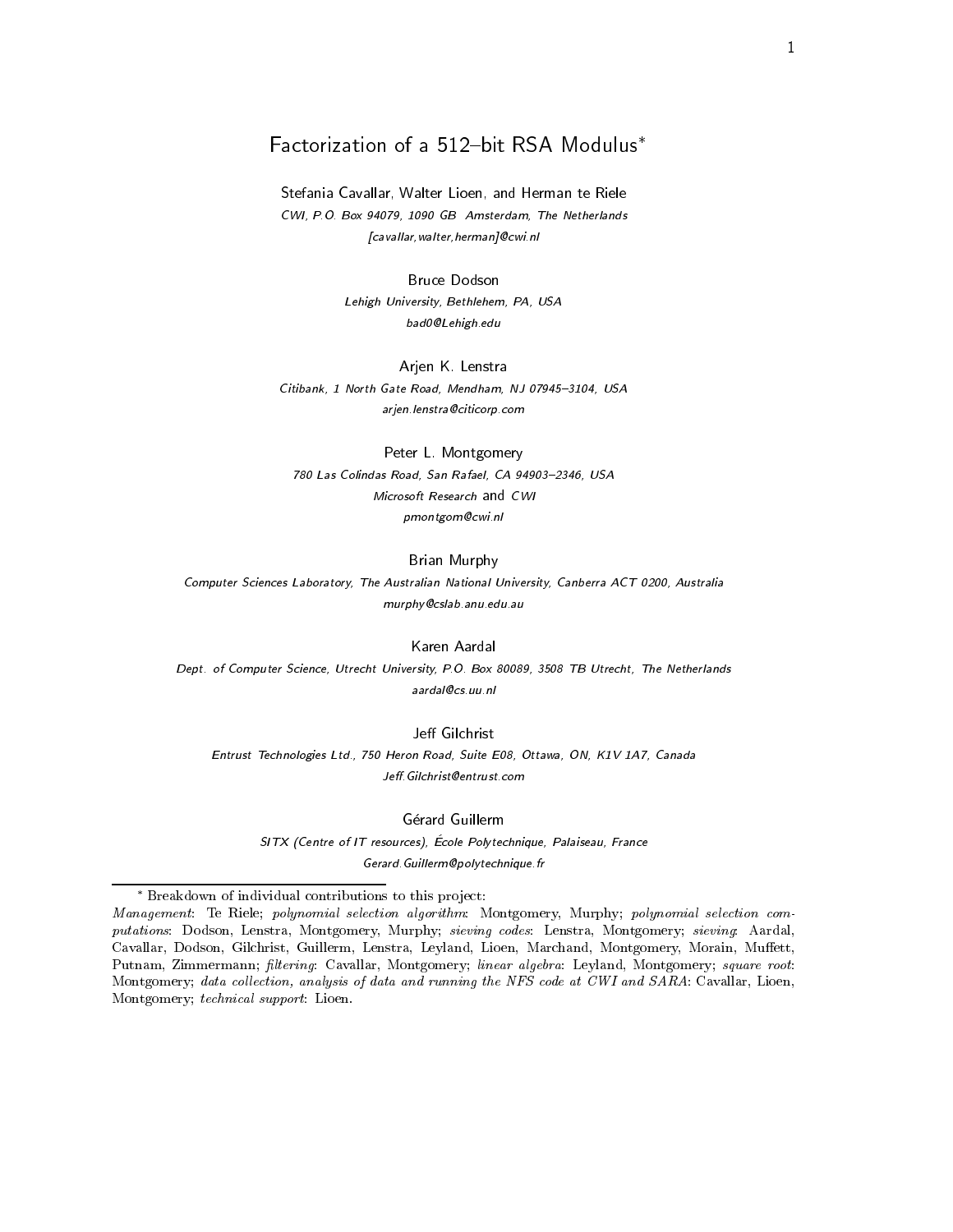Paul Leyland Microsoft Research Ltd, Cambridge, UK pleyland@microsoft.com

Laboratoire Gage, École Polytechnique/CNRS, Palaiseau, France Joel.Marchand@medicis.polytechnique.fr

#### Francois Morain

Laboratoire d'Informatique, École Polytechnique, Palaiseau, France morain@lix.polytechnique.fr

### Alec Muffett

Sun Microsystems Professional Services, Riverside Way, Watchmoor Park, Camberley, UK alec.muffett@uk.sun.com

# Chris and Craig Putnam 59 Rangers Dr., Hudson, NH 03051, USA craig.putnam@swift.mv.com

#### Paul Zimmermann

Inria Lorraine and Loria, Nancy, France Paul.Zimmermann@loria.fr

#### ABSTRACT

On August 22, 1999, we completed the factorization of the 512-bit 155-digit number RSA-155 with the help of the Number Field Sieve factoring method (NFS). This is a new record for factoring general numbers. Moreover, 512-bit RSA keys are frequently used for the protection of electronic commerce-at least outside the USA-so this factorization represents a breakthrough in research on RSA-based systems.

The previous record, factoring the 140-digit number RSA-140, was established on February 2, 1999, also with the help of NFS, by a subset of the team which factored RSA-155. The amount of computing time spent on RSA-155 was about 8400 MIPS years, roughly four times that needed for RSA-140; this is about half of what could be expected from a straightforward extrapolation of the computing time spent on factoring RSA-140 and about a quarter of what would be expected from a straightforward extrapolation of the computing time spent on RSA-130. The speed-up is due to a new polynomial selection method for NFS of Murphy and Montgomery which was applied for the first time to RSA-140 and now, with improvements, to RSA-155.

2000 Mathematics Subject Classification: Primary 11Y05. Secondary 11A51.

1999 ACM Computing Classication System: F.2.1.

Keywords and Phrases: public-key cryptosystems, RSA, factoring, number field sieve.

Note: The research of Cavallar, Lioen, Montgomery, and Te Riele was carried out under project MAS2.2 "Computational number theory and data security".

A slightly abridged version of this report will appear in the Proceedings of Eurocrypt 2000, Bruges (Brugge), Belgium, May 14-18, 2000. URL: http://www.esat.kuleuven.ac.be/cosic/eurocrypt2000/.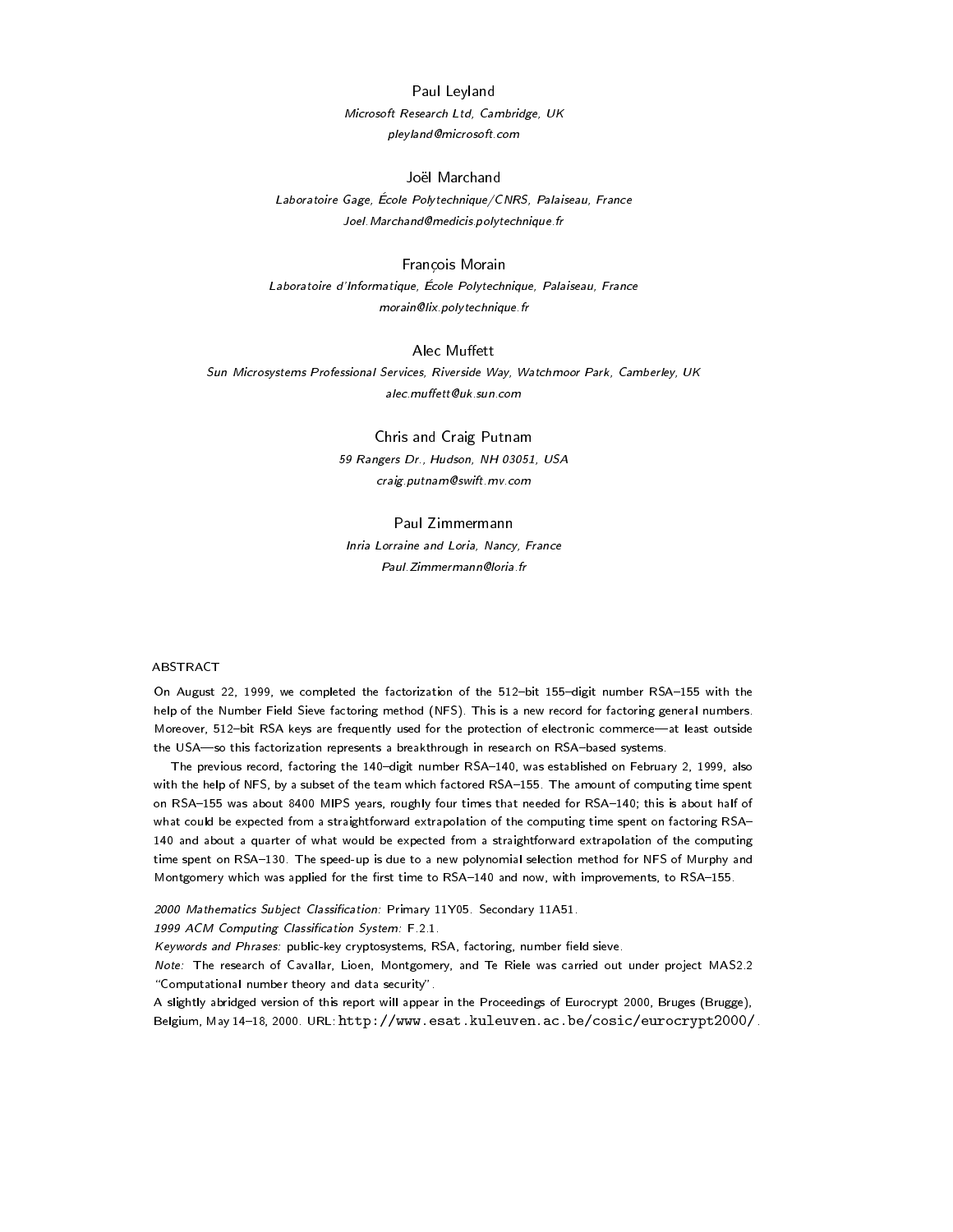#### 1. Introduction

After the birth, in 1977, of the public-key cryptosystem RSA [36], knowledge of the state $of-the-art$  of factoring large numbers has become crucial for RSA-based cryptographic applications. Since then, major algorithmic progress was marked by the publication of the Quadratic Sieve [34] in 1985, the Elliptic Curve algorithm [25] in 1987, and the Number Field Sieve in 1990 [20]. The largest factored (difficult) numbers were registered carefully, and reports of new records were invariably presented at cryptographic conferences. We mention Eurocrypt '89 (C100<sup>1</sup> [22]), Eurocrypt '90 (C107 and C116 [23]), Crypto '93 (C120, [13]), Asiacrypt '94 (C129, [2]), Asiacrypt '96 (C130, [11]), and Asiacrypt '99 (C140, [8]). The C130 and C140 were factored with help of the Number Field Sieve (NFS), the other numbers were factored using the Quadratic Sieve (QS). For additional information, implementations and previous large NFS factorizations, see [15, 16, 17, 19, 32].

This paper reports on the factorization of RSA-155 by NFS and the implications for RSA. The number RSA $-155$  was taken from the RSA Challenge list [37] as a representative 512-bit RSA modulus. Section 2 discusses the implications of this project for the practical use of RSA-based cryptosystems. Section 3 has the details of our computations which resulted in the factorization of RSA $-155$ .

#### 2. Implications for the practice of RSA

RSA is widely used today [18]. The best size for an RSA key depends on the security needs of the user and on how long his/her information needs to be protected.

The amount of CPU time spent to factor RSA-155 was about 8400 MIPS years<sup>2</sup> which is about four times that used for the factorization of  $\text{RSA}-140$ . On the basis of the heuristic complexity formula  $[7]$  for factoring large N by NFS:

$$
\exp\left((1.923 + o(1)) (\log N)^{1/3} (\log \log N)^{2/3}\right),\tag{2.1}
$$

one would expect an increase in the computing time by a factor of about seven.<sup>3</sup> This speedup has been made possible by algorithmic improvements, mainly in the polynomial generation step  $[28, 31, 32]$ , and to a lesser extent in the filter step of NFS  $[9]$ .

The complete project to factor RSA-155 took seven calendar months. The polynomial generation step took about one month on several fast workstations. The most time-consuming step, the sieving, was done on about 300 fast PCs and workstations spread over twelve "sites" in six countries. This step took 3.7 calendar months, in which, summed over all these 300 computers, a total of 35.7 years of CPU-time was consumed. Filtering the relations and building and reducing the matrix corresponding to these relations took one calendar month and was carried out on an SGI Origin 2000 computer. The block Lanczos step to find

 ${}^{1}_{1}$ By "Cxxx" we denote a composite number having xxx decimal digits.

 $2^2$ One *MIPS year* is the equivalent of a computation during one full year at a sustained speed of one Million Instructions Per Second.

 ${}^{3}$ By "computing time" we mean the sieve time, which dominates the total amount of CPU time for NFS. However, there is a trade-off between polynomial search time and sieve time which indicates that a non-trivial part of the total amount of computing time should be spent to the polynomial search time in order to minimize the sieve time. See Subsection Polynomial Search Time vs. Sieving Time in Section 3.1. When we use (2.1) for predicting CPU times, we neglect the  $o(1)$ -term, which, in fact, is proportional to  $1/\log(N)$ . All logarithms have base e.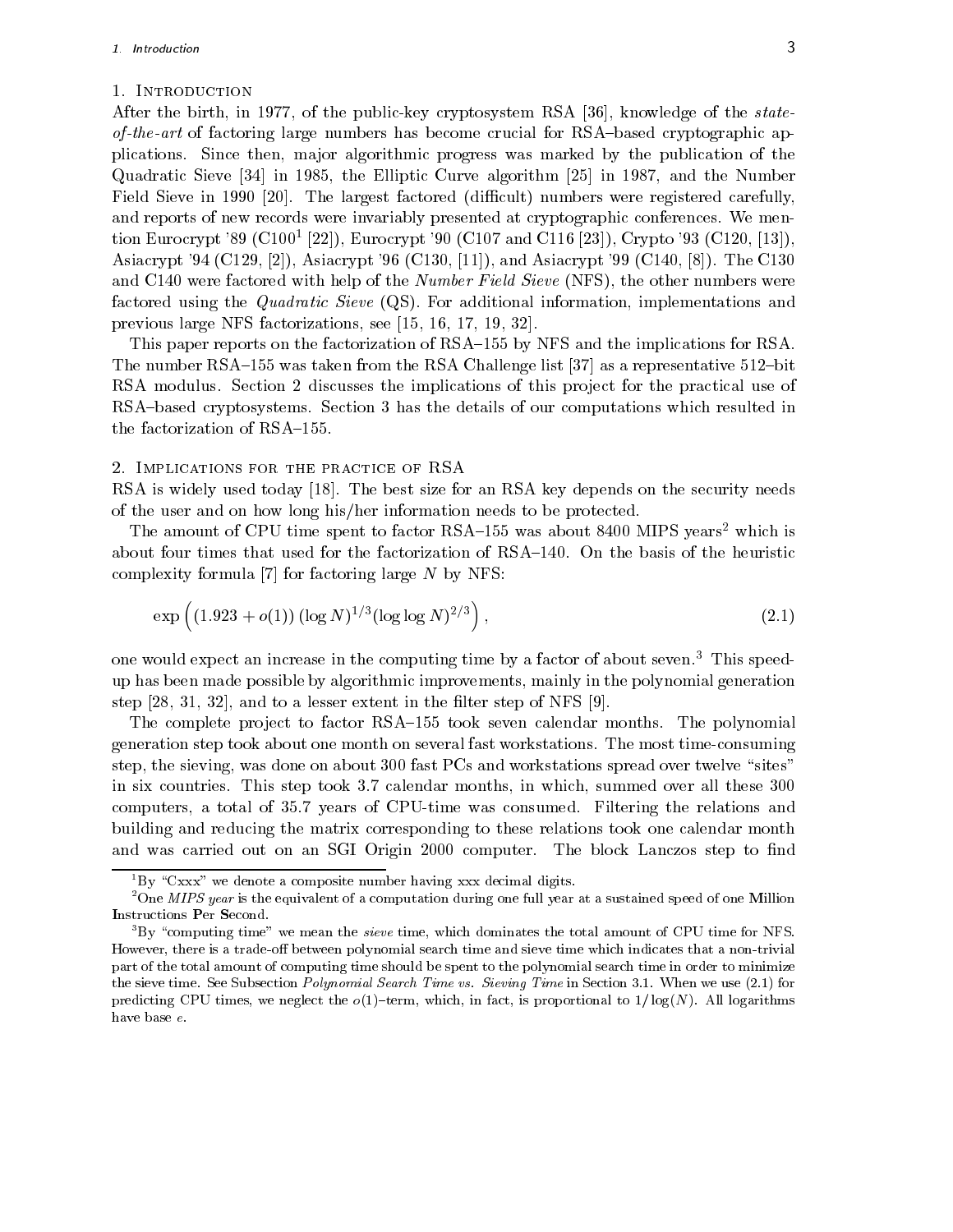dependencies in this matrix took about ten calendar days on one CPU of a Cray C916 supercomputer. The final square root step took about two days calendar time on an SGI Origin 2000 computer.

Based on our experience with factoring large numbers we estimate that within three years the algorithmic and computer technology which we used to factor  $RSA-155$  will be widespread, at least in the scientific world, so that by then  $512$ -bit RSA keys will certainly not be safe any more. This makes these keys useless for authentication or for the protection of data required to be secure for a period longer than a few days.

 $512$ -bit RSA keys protect  $95\%$  of today's E-commerce on the Internet [38]—at least outside the USA—and are used in SSL (Secure Socket Layer) handshake protocols. Underlying this undesirable situation are the old export restrictions imposed by the USA government on products and applications using "strong" cryptography like RSA. However, on January 12, 2000, the U.S. Department of Commerce Bureau of Export Administration (BXA) issued new encryption export regulations which allow U.S. companies to use larger than  $512$ -bit keys in RSA-based products [41]. As a result, one may replace  $512$ -bit keys by 768-bit or even  $1024$ bit keys thus creating much more favorable conditions for secure Internet communication.

In order to make an extrapolation attempt, we give a table of factoring records starting with the landmark factorization in 1970 by Morrison and Brillhart of  $F_7 = 2^{++} + 1$  with help of the then new Continued Fraction (CF) method. This table includes the complete list of factored RSA-numbers, although RSA-100 and RSA-110 were not absolute records at the time they were factored. Notice that RSA-150 is still open. Some details on recent factoring records are given in Appendix 1 to this paper.

|              |               | ີ           |              |                                           |
|--------------|---------------|-------------|--------------|-------------------------------------------|
| $#$ decimals | $_{\rm date}$ | algorithm   | effort       | reference                                 |
|              | or year       |             | (MIPS years) |                                           |
| 39           | Sep 13, 1970  | CF          |              | $\overline{F_7}$ = $2^{2^7}$ + 1 [29, 30] |
| 50           | 1983          | CF          |              | $[6, pp. xliv-xlv]$                       |
| $55 - 71$    | 1983-1984     | $_{\rm QS}$ |              | [12, Table I on p. 189]                   |
| $45 - 81$    | 1986          | QS          |              | [39, p. 336]                              |
| $78 - 90$    | 1987-1988     | QS          |              | [40]                                      |
| $87 - 92$    | 1988          | QS          |              | [35, Table 3 on p. 274]                   |
| $93 - 102$   | 1989          | QS          |              | $\left[ 22\right]$                        |
| $107 - 116$  | 1990          | QS          | 275 for C116 | $\left[ 23\right]$                        |
| $RSA-100$    | Apr 1991      | QS          | 7            | $\left\lceil 37\right\rceil$              |
| $RSA-110$    | Apr 1992      | QS          | 75           | $[14]$                                    |
| $RSA-120$    | Jun 1993      | QS          | 835          | $\left\lceil 13 \right\rceil$             |
| $RSA-129$    | Apr 1994      | QS          | 5000         | [2]                                       |
| $RSA-130$    | Apr 1996      | <b>NFS</b>  | 1000         | $\left\lceil 11 \right\rceil$             |
| $RSA-140$    | Feb 1999      | <b>NFS</b>  | 2000         | $\lceil 8 \rceil$                         |
| $RSA-155$    | Aug 1999      | <b>NFS</b>  | 8400         | this paper                                |

Table 1: Factoring records since 1970

Based on this table and on the factoring algorithms which we currently know, we anticipate that within ten years from now 768-bit  $(232-\text{digit})$  RSA keys will become unsafe.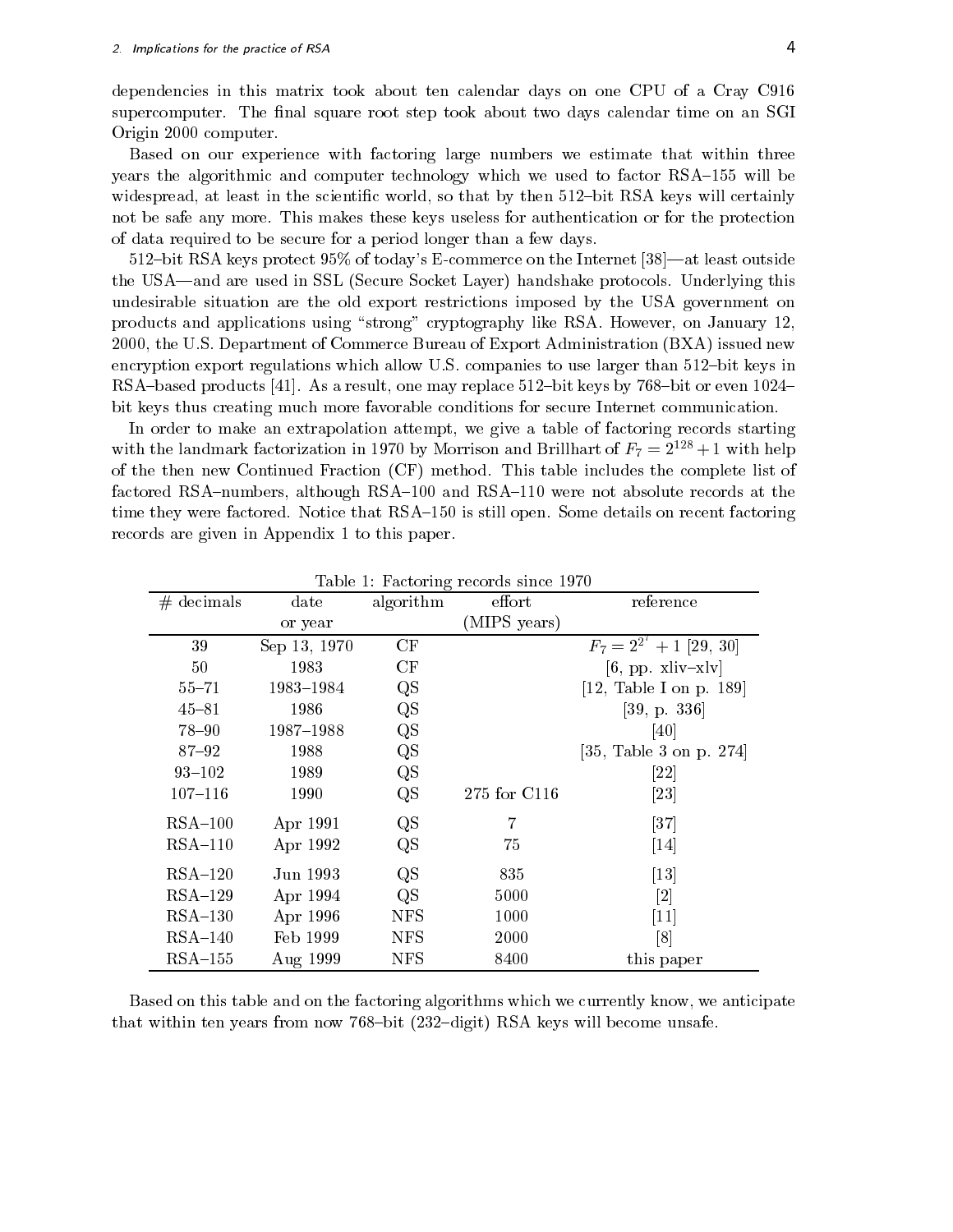### 3. Factoring RSA-155  $\overline{5}$

Let  $D$  be the number of decimal digits in the largest "general" number factored by a given date. From the complexity formula for NFS (2.1), assuming Moore's law (computing power doubles every 18 months), Brent [5] expects  $D^{*,+}$  to be roughly a linear function of the calendar year  $Y$ . From the data in Table 1 he derives the linear formula

$$
Y = 13.24D^{1/3} + 1928.6.
$$

According to this formula, a general 768-bit number  $(D=231)$  will be factored by the year 2010, and a general 1024-bit number  $(D=309)$  by the year 2018.

Directions for selecting cryptographic key sizes now and in the coming years are given in  $|24|$ .

The vulnerability of a 512-bit RSA modulus was predicted long ago. A 1991 report  $[3, p$ . 81] recommends:

For the most applications a modulus size of 1024 bit for RSA should achieve a sufficient level of security for "tactical" secrets for the next ten years. This is for long-term secrecy purposes, for short-term authenticity purposes 512 bit might suffice in this century.

#### 3. FACTORING RSA-155

We assume that the reader is familiar with  $NFS$  [20], but for convenience we briefly describe the method here. Let  $N$  be the number we wish to factor, known to be composite. There are four main steps in NFS: polynomial selection, sieving, linear algebra, and square root.

The polynomial selection step selects two irreducible polynomials  $f_1(x)$  and  $f_2(x)$  with a common root  $m \mod N$ . The polynomials have as many smooth values as practically possible over a given factor base.

The sieve step (which is by far the most time-consuming step of NFS), finds pairs  $(a, b)$ with  $gcd(a, b) = 1$  such that both

$$
b^{\deg(f_1)}f_1(a/b) \text{ and } b^{\deg(f_2)}f_2(a/b)
$$

are smooth over given factor bases, i.e., factor completely over the factor bases. Such a pair  $(a, b)$  is called a *relation*. The purpose of this step is to collect so many relations that several subsets  $S$  of them can be found with the property that a product taken over  $S$  yields an expression of the form

$$
X^2 \equiv Y^2 \pmod{N}.\tag{3.1}
$$

For approximately half of these subsets, computing  $gcd(X - Y, N)$  yields a non-trivial factor of N (if N has exactly two distinct factors).

The *linear algebra step* first filters the relations found during sieving, with the purpose of eliminating duplicate relations and relations containing a prime or prime ideal which does not occur elsewhere. In addition, certain relations are *merged* with the purpose of eliminating primes and prime ideals which occur exactly k times in k different relations, for  $k = 2, \ldots, 8$ . These merges result in so-called relation-sets, defined in Section 3.3, which form the columns of a very large sparse matrix over  $\mathcal{F}_2$ . With help of an iterative block Lanczos algorithm a few dependencies are found in this matrix: this is the most time and space-consuming part of the linear algebra step.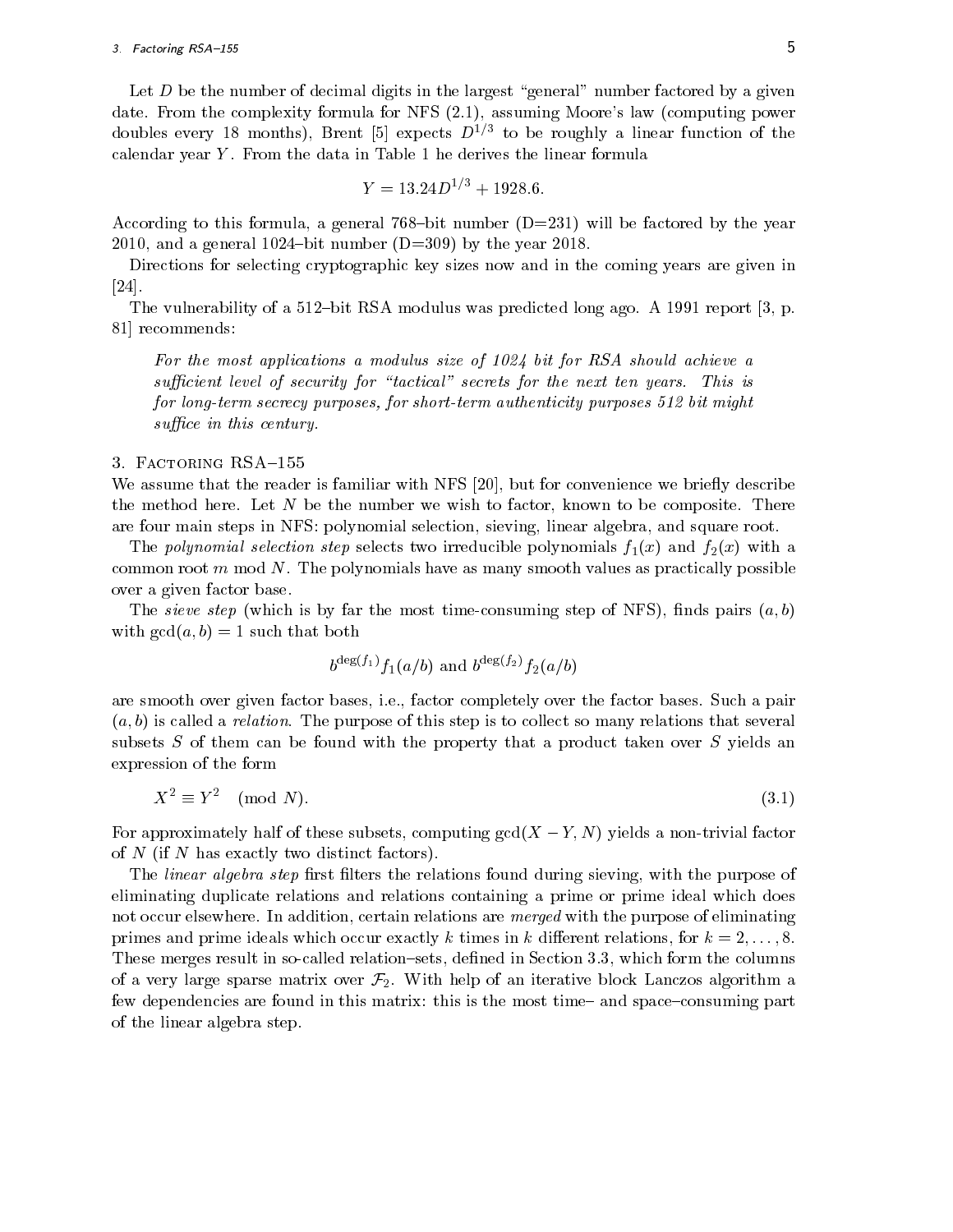The *square root step* computes the square root of an algebraic number of the form

$$
\prod_{(a,b)\in S}(a-b\alpha),
$$

where  $\alpha$  is a root of one of the polynomials  $f_1(x), f_2(x)$ , and where for RSA-155 the numbers a, b and the cardinality of the set S can all be expected to be many millions. All  $a - b\alpha$ 's have smooth norms. With the mapping  $\alpha \mapsto m \mod N$ , this leads to a congruence of the form (3.1).

In the next four subsections, we describe these four steps, as carried out for the factorization of RSA-155.

#### 3.1 Polynomial selection

This section has three parts. The first two parts are aimed at recalling the main details of the polynomial selection procedure, and describing the particular polynomials used for the RSA-155 factorization.

Relatively speaking, our selection for RSA-155 is approximately 1.7 times better than our selection for RSA $-140$ . We made better use of our procedure for RSA $-155$  than we did for RSA-140, in short by searching longer. This poses a new question for NFS factorizations what is the optimal trade-off between increased polynomial search time and the corresponding saving in sieve time? The third part of this section gives preliminary consideration to this question as it applies to  $RSA-155$ .

The Procedure Our polynomial selection procedure is outlined in [8]. Here we merely restate the details recall that we generate that we generate two polynomials fields for  $d=1$  and f2, using a base-m method. The method  $d=1$ degree din advance din advance (for RSA{155 we take din advanced  $\sim$  5). Given a potential assumptions and we take  $\sim$ choose an integer  $m \approx (N/a_d)^{-\gamma}$ . The polynomial

$$
f_1(x) = a_d x^d + a_{d-1} x^{d-1} + \dots + a_0 \tag{3.2}
$$

descends from the base-m representation of N, initially adjusted so that  $|a_i| \leq m/2$  for  $0 \le i \le d - 1$ .

Sieving occurs over the homogeneous polynomials  $F_1(x, y) = y^d f_1(x/y)$  and  $F_2(x, y) = y^d f_2(x/y)$  $\omega$  my. The aim for polynomial selection is to choose  $f_1$  and m such that the values  $\mathbf{f}_1(\omega, \nu)$ and  $F_2(a, b)$  are simultaneously smooth at many coprime integer pairs  $(a, b)$  in the sieving region. That is, we seek F1; F2 with good yield. Since F2 is linear, we concentrate on the choice of  $F_1$ .

There are two factors which influence the yield of  $F_1$ , size and root properties, so we seek  $F_1$ with a good *combination* of size and root properties. By size we refer to the magnitude of the values taken by  $F_1$ . By root properties we refer to the extent to which the distribution of the roots of  $F_1$  modulo small  $p^{\alpha}$ , for p prime and  $n \geq 1$ , allects the likelihood of  $F_1$  values being smooth. In short, if  $F_1$  has many roots modulo small  $p^+$ , the values taken by  $F_1$  "behave" as if they are much smaller than they actually are. That is, on average, the likelihood of  $F_1$ -values being smooth is increased.

Our search is a two stage process. In the first stage we generate a large sample of good polynomials (polynomials with good combinations of size and root properties). In the second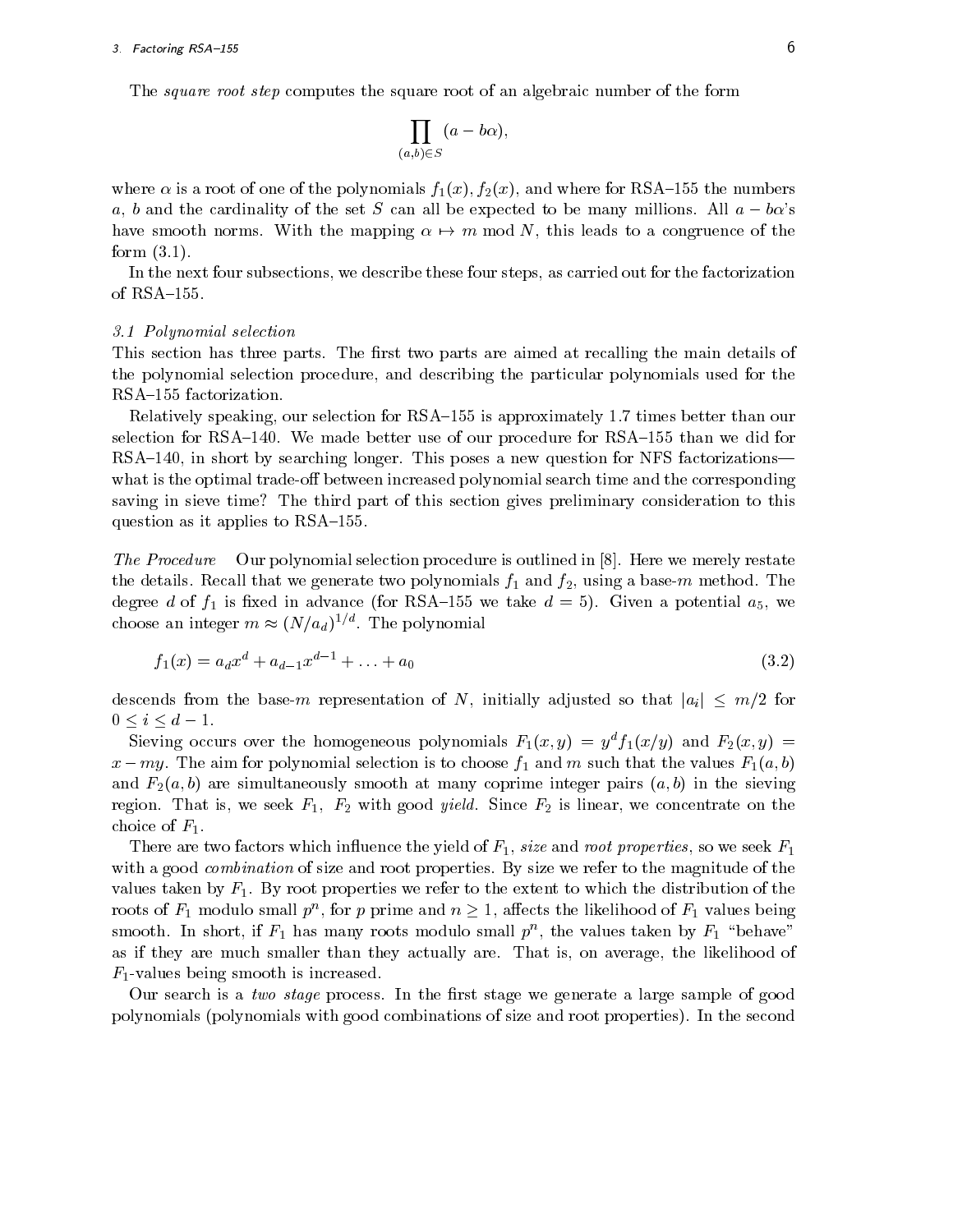stage we identify *without* sieving, the best polynomials in the sample. We concentrate on skewed polynomials, that is, polynomials  $f_1(x) = a_5x^2 + \ldots + a_0$  whose first few coefficients  $(w_0, w_4$  and  $w_0$ ) are small compared to m, and whose last few coefficients  $(w_2, w_1$  and  $w_0$ ) may be large compared to m. Usually  $|a_5| < |a_4| < \cdots < |a_0|$ . To compensate for the last few coefficients being large, we sieve over a skewed region, i.e., a region that is much longer in  $x$ than in y. We take the region to be a rectangle whose width-to-height ratio is  $s$ .

The first stage of the process, generating a sample of polynomials with good yield, has the following main steps  $(d = 5)$ :

- Guess leading coefficient  $a_d$ , usually with several small prime divisors (for projective roots).
- Determine initial m from  $a_d m \approx N$ . If the  $a_{d-1}$  approximation  $(N a_d m \gamma) / m \gamma$  is not close to an integer, try another  $a_d$ . Otherwise use (3.2) to determine a starting  $f_1$ .
- Try to replace the initial f1 by a smaller one. This numerical optimization step replaces  $f_1(x)$  by

$$
f_1(x + k) + (cx + d) * (x + k - m)
$$

and m by  $m - k$ , sieving over a region with skewness s. It adjusts four real parameters  $c, d, k, s$ , rounding the optimal values (except s) to integers.

 Make adjustments to f1 which cause it to have exceptionally good root properties, without destroying the qualities inherited from above. The main adjustment is to consider  $\max$  and  $\max$  j1; j0 (with j1 and j0 small compared to a<sub>2</sub> and a<sub>1</sub> respectively) for which the polynomial

$$
f_1(x)+(j_1x-j_0)\cdot(x-m)
$$

has exceptionally good root properties modulo many small  $p^+$ . Such pairs  $j_1, j_0$  are identified using a sieve-like procedure. For each promising  $(j_1, j_0)$  pair, we revise the translation <sup>k</sup> and skewness <sup>s</sup> by repeating the numerical optimization on these values alone.

In the second stage of the process we rate, without sieving, the yields of the polynomial pairs F1; F2 produced from the rst stage. We use a parameter which quanties the eect of the root properties of each polynomial. We factor this parameter into estimates of smoothness probabilities for F1 and F2 across a region of skewness s.

At the conclusion of these two stages we perform short sieving experiments on the topranked candidates.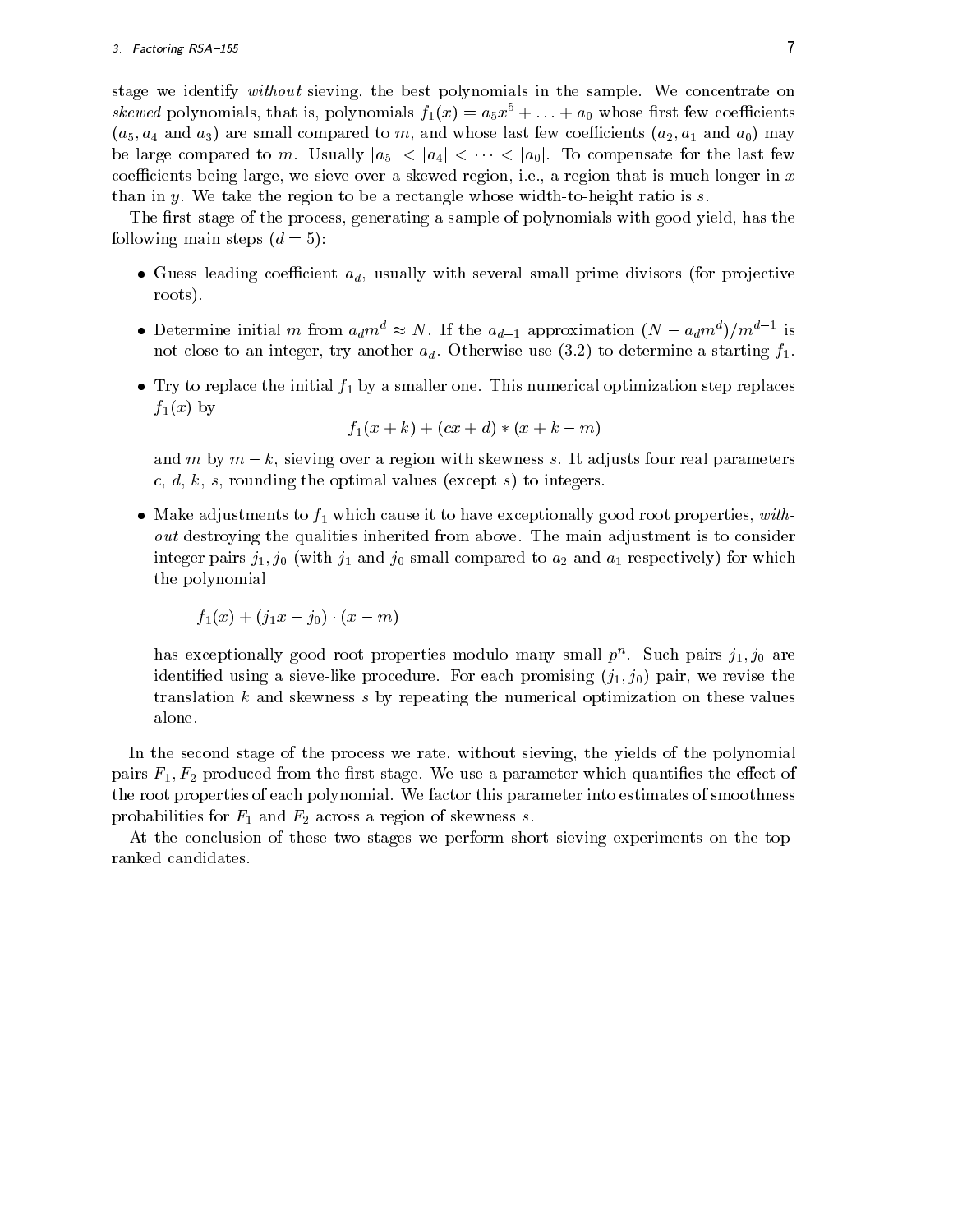Results Four of us spent about 100 MIPS years on finding good polynomials for RSA-155. The following pair, found by Dodson, was used to factor RSA-155:

 $F_1(x, y) = 11\,93771\,38320 \quad x^5$  $-80\,16893\,72849\,97582\quad x^4y$  $-66269852234118574445 \quad x^3y^2$  $+1$  18168 48430 07952 18803 56852  $x^2y^3$  $+7459661580071786443919743056 \quad x \ \ y^4$  $-40\,67984\,35423\,62159\,36191\,37084\,05064 \qquad y^5$ 

 $F_2(x, y) = x - 39123079721168000771313449081 y$ 

with  $s \approx 10800$ .

For the purpose of comparison, we give statistics for the above pair similar to those we gave for the RSA-140 polynomials in [8]. Denote by  $a_{max}$  the largest  $|a_i|$  for  $i = 0, \ldots, d$ . The un-skewed analogue,  $F_1(104x, y/104)$ , of  $F_1$  has  $a_{max} \approx 1.1 \cdot 10^{-3}$ , compared to the typical case for KSA-155 of  $a_{max} \approx$  2.4  $\cdot$  10<sup>-</sup> . The un-skewed analogue of  $r_2$  has  $a_{max} \approx$  3.8  $\cdot$  10<sup>-</sup> . Hence, F1 values have shrunk by approximately a factor of 215, whilst F2 values have grown by a factor of approximately into a proximately  $\eta$  field  $\eta$  near  $1$ 672167.

With respect to the root properties of  $F_1$  we have  $a_5 = 2 \cdot 3 \cdot 3 \cdot 11 \cdot 19 \cdot 41 \cdot 1799$ . Also,  $F_1(x, y)$  has 20 roots  $x/y$  modulo the six primes from 3 to 17 and an additional 33 roots modulo the 18 primes from 19 to 97. As a result of its root properties,  $F_1$ -values have smoothness probabilities similar to those of random integers which are smaller by a factor of about 800.

Polynomial Search Time vs. Sieving Time The yield of the pair of polynomials that we used for RSA $-155$  is approximately 13.5 times that of a skewed pair of average yield for RSA-155 (about half of which comes from root properties and the other half from size). The corresponding figure for the RSA $-140$  pair is approximately 8 (about a factor of four of which was due to root properties and the remaining factor of 2 to size). From this we deduce that, relatively speaking, our RSA $-155$  selection is approximately 1.7 times "better" than our RSA-140 selection.

Note that this is consistent with the observed differences in sieve time. As noted above, straightforward extrapolation of the asymptotic NFS run-time estimate (2.1) suggests that sieving for RSA $-155$  should have taken approximately 7 times the effort of RSA $-140$ . The actual figure is approximately 4. The difference can be approximately reconciled by the fact that the RSA $-155$  polynomial pair is, relatively, about 1.7 times "better" than the RSA $-140$ pair.

Another relevant comparison is to the RSA $-130$  factorization. RSA $-130$  of course was factorized without our improved polynomial selection methods. The polynomial pair used for RSA $-130$  has a yield approximately 3.2 times that of a random (un-skewed) selection or RSA $-130$ . Extrapolation of the NFS asymptotic run-time estimate suggests that RSA $-140$ should have taken about 4 times the effort of  $\text{RSA}-130$ , whereas the accepted difference is a factor of 2. The difference is close to being reconciled by the  $RSA-140$  polynomial selection being approximately 2.5 times better than the  $RSA-130$  selection. Finally, to characterize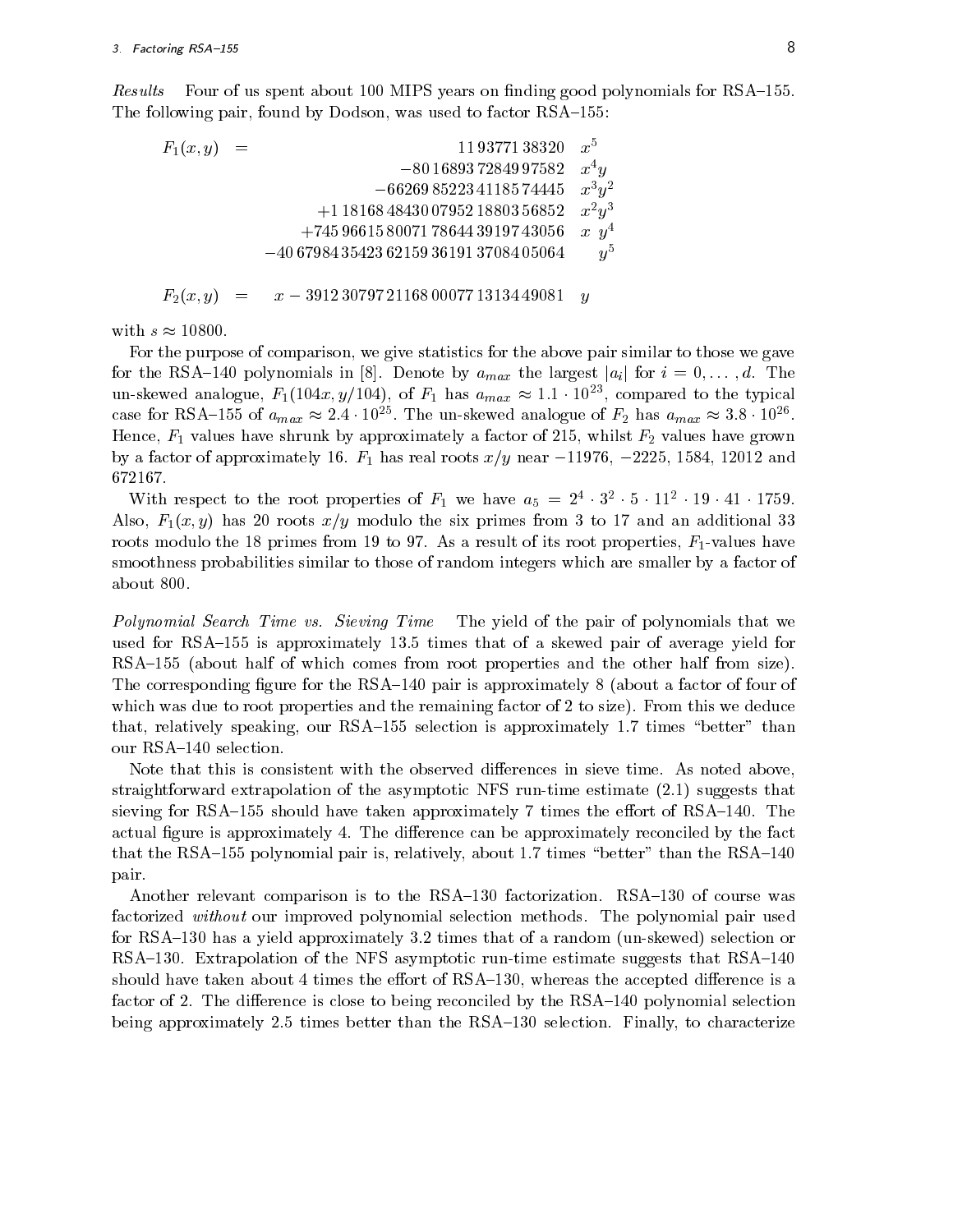the overall improvement accounted for by our techniques, we note that the RSA-155 selection is approximately 4.2 times better (relatively) than the  $RSA-130$  selection.

Since the root properties of the non-linear polynomials for  $RSA-140$  and  $RSA-155$  are similar, most of the difference between them comes about because the RSA-155 selection is relatively "smaller" than the  $\text{RSA}-140$  selection. This in turns comes about because we conducted a longer search for  $RSA-155$  than we did for the  $RSA-140$  search, so it was more likely that we would find good size and good root properties coinciding in the same polynomials. In fact, we spent approximately 100 MIPS years on the RSA-155 search, compared to 60 MIPS years for  $RSA-140$ .

Continuing to search for polynomials is worthwhile only as long as the saving in sieve time exceeds the extra cost of the polynomial search. We have analyzed the "goodness" distribution of all polynomials generated during the RSA-155 search. Modulo some crude approximations, the results appear in Table 2. The table shows the expected benet obtained from  $\kappa$  times the polynomial search effort we actually invested (100 MY), for some useful  $\kappa$ . The second column gives the change in search time corresponding to the  $\kappa$ -altered search effort. The third column gives the expected change in sieve time, calculated from the change in yield according to our "goodness" distribution. Hence, whilst the absolute benefit may

| $\kappa$ | change in search | change in sieve |
|----------|------------------|-----------------|
|          | time (in $MY$ )  | time (in MY)    |
| 0.2      | $-80$            | $+260$          |
| 0.5      | $-50$            | $+110$          |
| 1        |                  |                 |
| 2        | $+100$           | $-110$          |
| 5        | $+400$           | $-260$          |
| 10       | $+900$           | $-380$          |

Table 2: Effect of varying the polynomial search time on the sieve time

not have been great, it would probably have been worthwhile investing up to about twice the effort than we did for the  $\text{RSA}-155$  polynomial search. We conclude that, in the absence of further improvements, it is worthwhile using our method to find polynomials whose yields are approximately 10-15 times better than a random selection.

#### 3.2 Sieving

Two sieving methods were used simultaneously: lattice sieving and line sieving. This is probably more efficient than using a single sieve, despite the large percentage of duplicates found (about  $14\%$ , see Section 3.3): both sievers deteriorate as the special q, resp. y (see below) increase, so we exploited the most fertile parts of both. In addition, using two sievers offers more flexibility in terms of memory: lattice sieving is possible on smaller machines; the line siever needs more memory, but discovers each relation only once.

The lattice siever fixes a prime q, called the special q, which divides  $F_1(x_0, y_0)$  for some known nonzero pair  $(x_0, y_0)$ , and finds  $(x, y)$  pairs for which both  $F_1(x, y)/q$  and  $F_2(x, y)$  are smooth. This is carried out for many special <sup>q</sup>'s. Lattice sieving was introduced by Pollard [33] and the code we used is the implementation written by Arjen Lenstra and described in  $[19, 11]$ , with some additions to handle skewed sieving regions efficiently.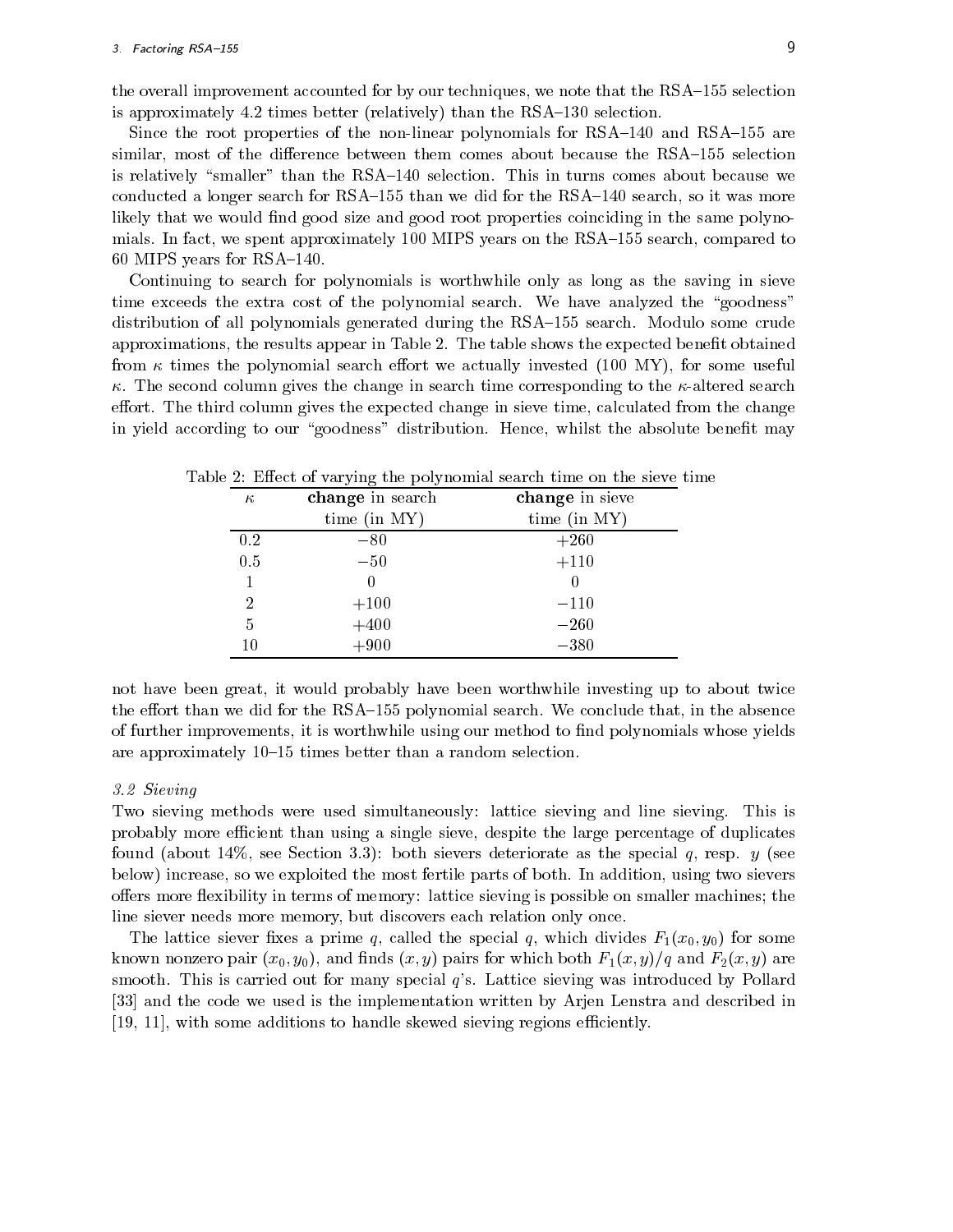The line siever fixes a value of y (from  $y = 1, 2, \ldots$  up to some bound) and finds values of x in a given interval for which both  $F_1(x, y)$  and  $F_2(x, y)$  are smooth. The line siever code was written by Peter Montgomery, with help from Arjen Lenstra, Russell Ruby, Marije Elkenbracht-Huizing and Stefania Cavallar.

For the lattice sieving, both the rational and the algebraic factor base bounds were chosen to be  $2^{24} = 16777216$ . The number of primes was about one million in each factor base. Two large primes were allowed on each side in addition to the special  $q$  input. The reason that we used these factor base bounds is that we used the lattice sieving implementation from [19] which does not allow larger factor base bounds. That implementation was written for the factorization of RSA-130 and was never intended to be used for larger numbers such as  $RSA-140$ , let alone RSA $-155$ . We expect that a rewrite of the lattice siever that would allow larger factor base bounds would give a much better lattice sieving performance for RSA-155.

Most of the line sieving was carried out with two large primes on both the rational and the algebraic side. The rational factor base consisted of 2 661 384 primes <sup>&</sup>lt; 44 000 000 and the algebraic factor base consisted of 6 304 167 prime ideals of norm <sup>&</sup>lt; 110 000 000 (including the seven primes which divide the leading coefficient of  $F_1(x, y)$ . Some line sieving allowed three large primes instead of two on the algebraic side. In that case the rational factor base consisted of 539 777 primes <sup>&</sup>lt; 8 000 000 and the algebraic factor base of 1 566 598 prime ideals of norm  $\langle 25000000 \rangle$  (including the seven primes which divide the leading coefficient of  $F_1(x, y)$ .

For both sievers the large prime bound 1 000 000 000 was used both for the rational and for the algebraic primes.

The lattice siever was run for most special q's in the interval  $[2^{24}, 3.08 \times 10^8]$ . Each special q has at least one root r such that  $f_1(r) \equiv 0 \mod q$ . For example, the equation  $f_1(x) \equiv 0 \mod q$ has five roots for  $q = 83$ , namely  $x = 8, 21, 43, 54, 82$ , but no roots for  $q = 31$ . The total number of special  $q$ -root pairs  $(q, r)$  in the interval  $[2^-, 3.08] \times [10^6]$  equals about 15.7M. Lattice sieving ranged over a rectangle of 8192 by 5000 points per special  $q$ -root pair. Taking into account that we did not sieve over points  $(x, y)$  where both x and y are even, this gives a total of 4.8  $\times$  10^^ sieving points. With lattice sieving a total of 94.8M relations were generated at the expense of 26.6 years of CPU time. Averaged over all the CPUs on which the lattice siever was run, this gives an average of 8.8 CPU seconds per relation. In order to give an impression of the yield of the lattice siever for different special  $q$ 's, Table 3 shows, for some selected intervals of lengths  $10^{\circ}$  and  $2 \times 10^{\circ}$ , the number of special  $q$ -root pairs, the number of relations found and the yield in terms of number of relations divided by the number of special  $q$ -root pairs. The yield clearly deteriorates with increasing values of the special q.

For the line sieving with two large primes on both sides, sieving ranged over the regions<sup>4</sup>:

| $ x $ < 1 176 000 000, | $1 \leq y \leq 25000$ ,                                         |
|------------------------|-----------------------------------------------------------------|
|                        | $ x $ < 1 680 000 000, 25 001 $\leq y \leq 110$ 000,            |
|                        | $ x  \leq 1680\,000\,000, \quad 120\,001 \leq y \leq 159\,000,$ |

<sup>4</sup>The somewhat weird choice of the line sieving intervals was made because more contributors chose line sieving than originally estimated.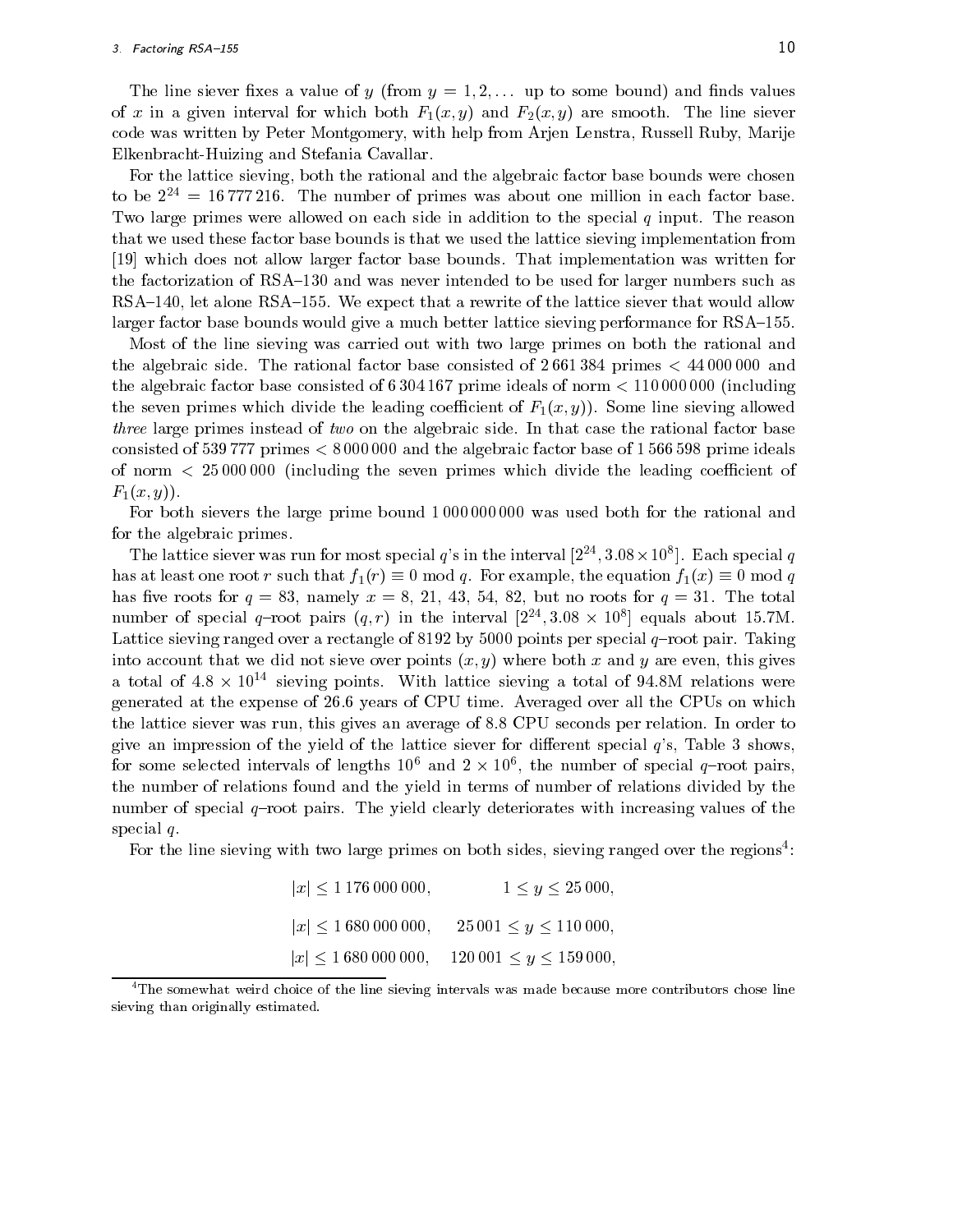| $v/10^{\circ}$ | $w/10^{\circ}$ | $#$ special $q-$ | $#$ relations | $#$ relations per      |
|----------------|----------------|------------------|---------------|------------------------|
|                |                | root pairs       |               | special $q$ -root pair |
| 17             | 18             | 59648            | 667587        | 11.2                   |
| 40             | 41             | 57410            | 508123        | 8.9                    |
| 70             | 71             | 54843            | 401950        | 7.3                    |
|                |                |                  |               |                        |
| 100            | 102            | 109150           | 708259        | 6.5                    |
| 131            | 133            | 107211           | 635619        | 5.9                    |
| 170            | 172            | 104885           | 593071        | 5.7                    |
| 256            | 258            | 103364           | 509346        | 4.9                    |
| 300            | 302            | 102617           | 479220        | 4.7                    |

Table 3: Yield of the lattice siever for selected intervals  $[v, w]$  of special q-primes

and for the line sieving with three large primes instead of two on the algebraic side, the sieving range was:

Not counting the points where both x and y are even, this gives a total of  $3.82 \times 10^{14}$  points sieved by the line siever. With line sieving a total of 36.0M relations were generated at the expense of 9.1 years of CPU time. Averaged over all the CPUs on which the line siever was run, it needed 8:0 CPU seconds to generate one relation. In order to give an impression of the yield of the line siever for different values of  $y$ , Table 4 gives, for some selected sieving regions, the number of relations per y-value. For y between 4 001 and 20 000, this yield clearly deteriorates with increasing y, but for the larger range of y between  $89\,001$  and  $105\,000$ , this behavior is less obvious.

Sieving was done at twelve different locations where a total of 130.8M relations were generated, 94.8M by lattice sieving and 36.0M by line sieving. Each incoming file was checked at the central site for duplicates: this reduced the total number of useful incoming relations to 124.7M. Of these, 88.8M (71%) were found by the lattice siever and 35.9M (29%) by the line siever. The breakdown of the 124.7M relations (in  $\%$ ) among the twelve different sites<sup>5</sup> is given in Table 5.

Calendar time for the sieving was 3.7 months. Sieving was done on about 160 SGI and Sun workstations (175-400 MHz), on eight R10000 processors (250 MHz), on about 120 Pentium II PCs (300–450 MHz), and on four Digital/Compaq boxes (500 MHz). The total amount of CPU-time spent on sieving was 35.7 CPU years.

We estimate the equivalent number of MIPS years as follows. For each contributor, Table 6 gives the number of million relations generated (rounded to two decimals), the number of CPU days  $d_s$  sieved for this and the estimated average speed  $s_s$ , in million instructions per seconds (MIPS), of the processors on which these relations were generated. In the last column we give the corresponding number of MIPS years  $d_s s_s/365$ . For the time counting on PCs, we notice that on PCs one usually get *real times* which may be higher than the CPU times.

Summarizing gives a total of 8360 MIPS years (6570 for lattice and 1790 for line sieving). For comparison, RSA-140 took about 2000 MIPS years and RSA-130 about 1000 MIPS

<sup>5</sup>Lenstra sieved at two sites, viz., Citibank and Univ. of Sydney.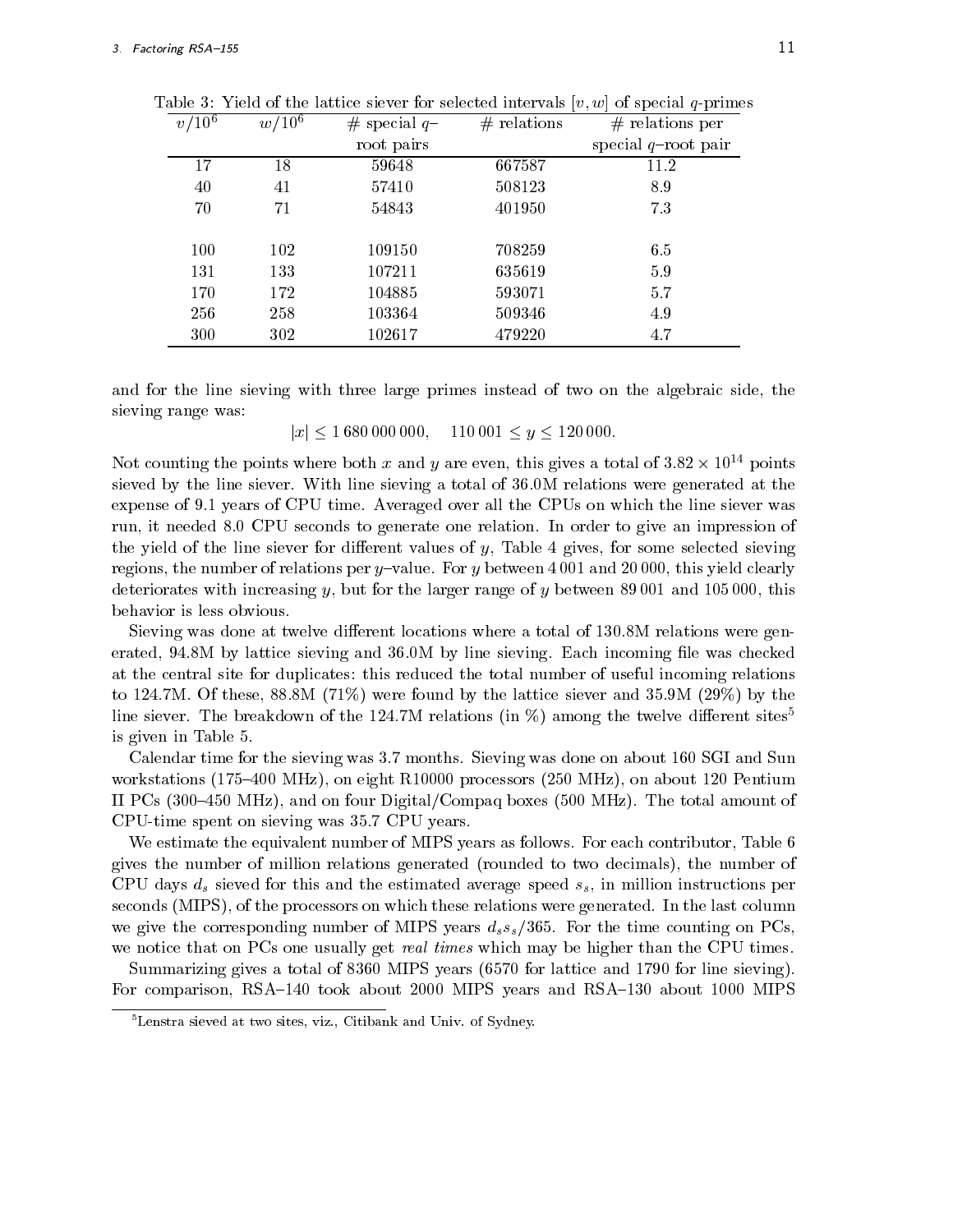| $x$ -range                          | $y$ -range              | $#$ relations |
|-------------------------------------|-------------------------|---------------|
| $[-1176\,000\,000, 1175\,999\,999]$ | [4001, 6000]            | 933387        |
|                                     | [6 001, 8 000]          | 836363        |
|                                     | [8 001, 10 000]         | 773051        |
|                                     | [10001, 12000]          | 722006        |
|                                     | $[12\,001, 14000]$      | 682597        |
|                                     | $[14\,001, 16000]$      | 651529        |
|                                     | [16001, 18000]          | 621789        |
|                                     | $[18\,001, 20000]$      | 596953        |
| $[-1680000000, 1679999999]$         | [89001, 91000]          | 391947        |
|                                     | [91001, 93000]          | 377533        |
|                                     | [93001, 95000]          | 374000        |
|                                     | [95001, 97000]          | 370309        |
|                                     | [97001, 99000]          | 385344        |
|                                     | [99 001, 101 000]       | 362579        |
|                                     | $[101\,001, 103\,000]$  | 358251        |
|                                     | $[103\,001,\,105\,000]$ | 354880        |

Table 4: Yield of the line siever for selected sieving regions

Table 5: Breakdown of sieving contributions

| $\overline{\%}$ | number of | La(ttice) | Contributor                            |
|-----------------|-----------|-----------|----------------------------------------|
|                 | CPU days  | Li(ne)    |                                        |
|                 | sieved    |           |                                        |
| 20.1            | 3057      | La        | Alec Muffett                           |
| 17.5            | 2092      | La, Li    | Paul Leyland                           |
| 14.6            | 1819      | La, Li    | Peter L. Montgomery, Stefania Cavallar |
| 13.6            | 2222      | La, Li    | Bruce Dodson                           |
| 13.0            | 1801      | La, Li    | François Morain and Gérard Guillerm    |
| 6.4             | 576       | La, Li    | Joël Marchand                          |
| 5.0             | 737       | La        | Arjen K. Lenstra                       |
| 4.5             | 252       | Li        | Paul Zimmermann                        |
| 4.0             | 366       | La        | Jeff Gilchrist                         |
| 0.65            | 62        | La        | Karen Aardal                           |
| 0.56            | 47        | La        | Chris and Craig Putnam                 |

years.

A measure of the "quality" of the sieving may be the average number of points sieved to generate one relation. Table 7 gives this quantity for  $RSA-140$  and for  $RSA-155$ , for the lattice siever and for the line siever. This illustrates that the sieving polynomials were better for RSA-155 than for RSA-140, especially for the line sieving. In addition, the increase of the linear factor base bound from  $500M$  for RSA $-140$  to 1000M for RSA $-155$  accounts for some of the change in yield. For RSA-155, the factor bases were much bigger for line sieving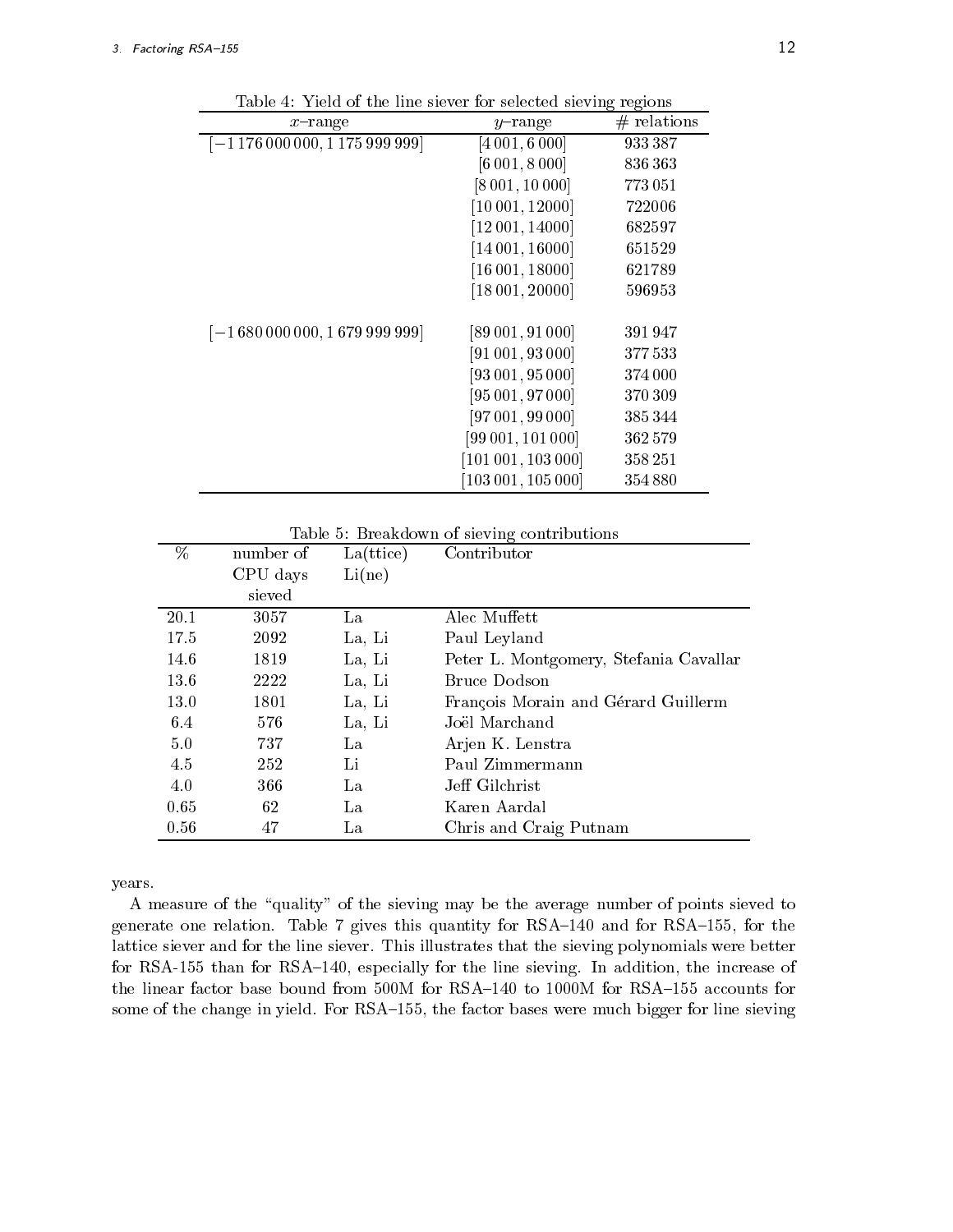| Contributor    | $#$ relations | $#$ CPU days | average speed | $#$ MIPS years |
|----------------|---------------|--------------|---------------|----------------|
|                |               | sieved       | of processors |                |
|                |               |              | in MIPS       |                |
| Muffett, La    | 27.46M        | 3057         | 285           | 2387           |
| Leyland, La    | 19.27M        | 1395         | 300           | 1146           |
| Leyland, Li    | 4.52M         | 697          | 300           | 573            |
| CWI, La        | 1.60M         | 167          | 175           | 80             |
| CWI, Li, 2LP   | 15.64M        | 1160         | 210           | 667            |
| CWI, Li, 3LP   | 1.00M         | 492          | 50            | 67             |
| Dodson, La     | 10.28M        | 1631         | 175           | 782            |
| Dodson, Li     | 7.00M         | 591          | 175           | 283            |
| Morain, La     | 15.83M        | 1735         | 210           | 998            |
| Morain, Li     | 1.09M         | 66           | 210           | 38             |
| Marchand, La   | 7.20M         | 522          | 210           | 300            |
| Marchand, Li   | 1.11M         | 54           | 210           | 31             |
| Lenstra, La    | 6.48M         | 737          | 210           | 424            |
| Zimmermann, Li | 5.64M         | 252          | 195           | 135            |
| Gilchrist, La  | 5.14M         | 366          | 350           | 361            |
| Aardal, La     | 0.81M         | 62           | 300           | 51             |
| Putnam, La     | 0.76M         | 47           | 300           | 39             |

Table 6:  $#$  MIPS years spent on lattice (La) and line (Li) sieving

than for lattice sieving. This explains the increase of efficiency of the line siever compared with the lattice siever from  $RSA-140$  to  $RSA-155$ .

|           |                     | Table <i>t</i> : Average number of points sieved per relation |
|-----------|---------------------|---------------------------------------------------------------|
|           | lattice siever      | line siever                                                   |
| $RSA-140$ | $1.5 \times 10^{6}$ | $3.0 \times 10^7$                                             |
| $RSA-155$ | $5.1 \times 10^{6}$ | $1.1 \times 10^{7}$                                           |

 $m+1$   $n \neq k$  $\mathbf{r}$ f nointe cioyod non roleti

## 3.3 Filtering and nding dependencies

The filtering of the data and the building of the matrix were carried out at CWI and took one calendar month.

Filtering Here we describe the filter strategy which we used for RSA $-155$ . An essential difference with the filter strategy used for  $RSA-140$  is that we applied k-way merges (defined below) with  $2 \le k \le 8$  for RSA-155, but only 2- and 3-way merges for RSA-140.

First, we give two definitions. A relation-set is one relation, or a collection of two or more relations generated by a merge. A k-way merge  $(k \geq 2)$  is the action of combining k relationsets with a common prime ideal into  $k - 1$  relation-sets, with the purpose of eliminating that common prime ideal. This is done such that the weight increase is minimal by means of a minimum spanning tree algorithm [9].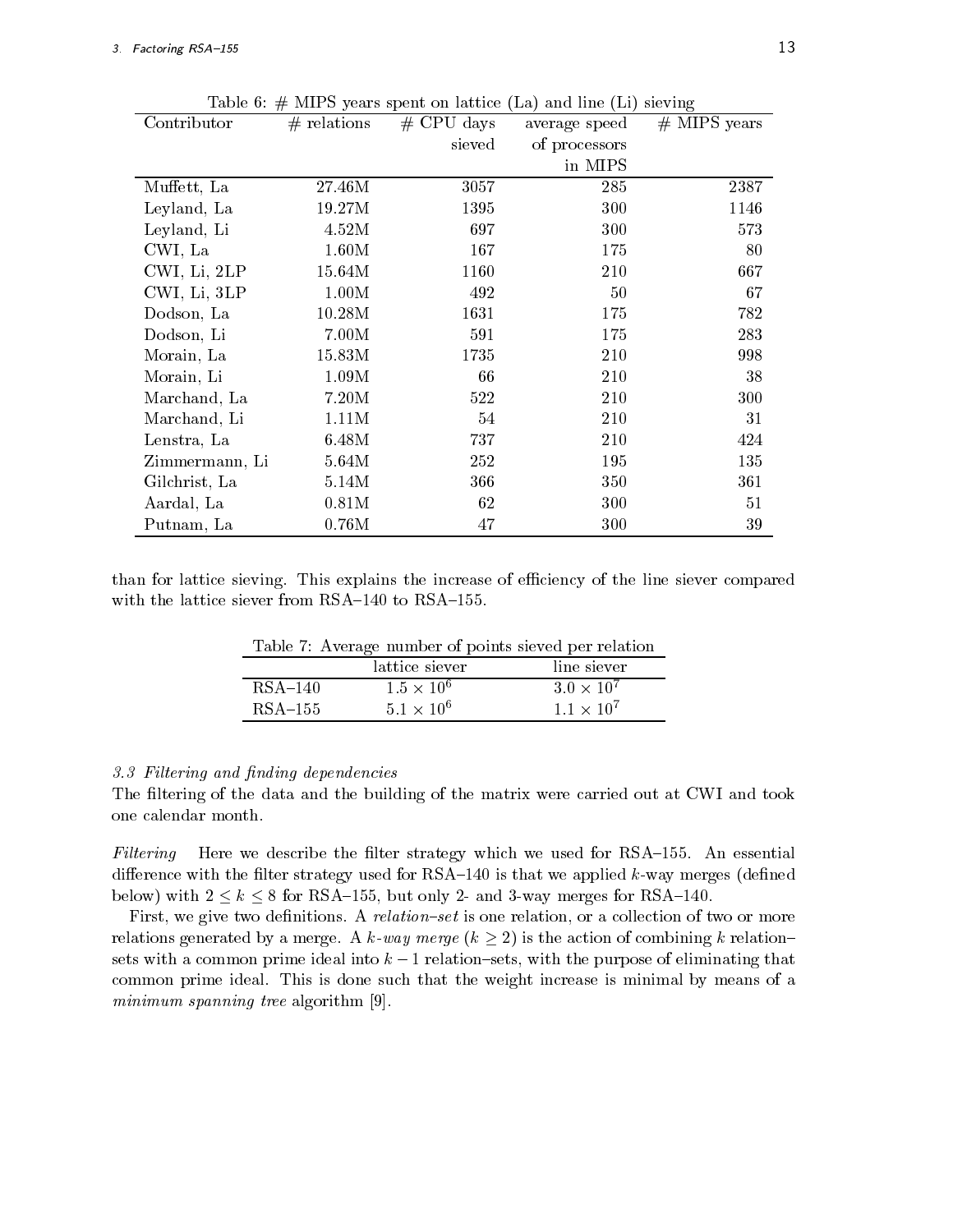Among the 124.7M relations collected from the twelve different sites, 21.3M duplicates were found generated by lattice sieving, as well as 17.9M duplicates caused by the simultaneous use of the lattice and the line siever.

During the first filter round, only prime ideals with norm  $> 10M$  were considered. In a later stage of the filtering, this 10M-bound was reduced to 7M, in order to improve the possibilities for merging relations. We added 0.2M free relations for prime ideals of norm <sup>&</sup>gt;  $10M$  (cf. [17, Section 4, pp. 234–235]). From the resulting 85.7M relations, 32.5M singletons were deleted, i.e., those relations with a prime ideal of norm <sup>&</sup>gt; 10M which does not occur in any other undeleted relation.

We were left with 53.2M relations containing 42.6M different prime ideals of norm  $> 10$ M. If we assume that each prime and each prime ideal with norm <sup>&</sup>lt; 10M occurs at least once, then we needed to reserve at least  $(2 - \frac{1}{120})\pi(10^\circ)$  excess relations for the primes and the prime ideals of norm smaller than 10M, where (x) is the number of primes below x. The factor 2 comes from the two polynomials and the correction factor  $1/120$  takes account of the presence of free relations, where 120 is the order of the Galois group of the algebraic polynomial. With  $\pi(10^{\circ}) = 004$  379 the required excess is about 1.3M relations, whereas we had  $53.2M - 42.6M = 10.6M$  excess relations at our disposal.

In the next *merging* step 33.0M relations were removed which would have formed the heaviest relation-sets when performing 2-way merges, reducing the excess from 10.6M to about 2M relations. So we were still allowed to discard about  $2.0M - 1.3M = 0.7M$  relations. The remaining 20.1M non-free relations<sup>6</sup> having 18.2M prime ideals of norm  $> 10M$  were used as input for the merge step which eliminated prime ideals occurring in up to eight different relation-sets. During this step we looked at prime ideals of norm  $> 7M$ . Here, our approach differs from what we did for RSA-140, where only primes occurring twice or thrice were eliminated. Applying the new filter strategy to  $RSA-140$  would have resulted in a  $30\%$ smaller  $(3.3M)$  instead of 4.7M columns) but only  $20\%$  heavier matrix than the one actually used for the factorization of  $RSA-140$  and would have saved  $27\%$  on the block Lanczos run time. The k  $(k \leq 8)$  relations were combined into the lightest possible  $k-1$  relation-sets and the corresponding prime ideal (row in the matrix) was "balanced" (i.e., all entries of the row were made 0). The overall effect was a reduction of the matrix size by one row and one column while increasing the matrix weight when  $k > 2$ , as described below. We did not perform all possible merges. We limited the program to only do merges which caused a weight increase of at most 7 original relations. The merges were done in ascending order of weight increase.

Since each k-way merge causes an increase of the matrix weight of about  $(k-2)$  times the weight of the lightest relation-set, these merges were not always executed for higher values of k. For example,  $7-$  and 8-way merges were not executed if all the relation-sets were already-combined relations. We decided to discard relation-sets which contained more than 9 relations and to stop merging (and discarding) after 670K relations were discarded. At this point we should have slightly more columns than rows and did not want to lose any more columns. The maximum discard threshold was reached during the 10th pass through the 18.6M prime ideals of norm  $> 7M$ , when we allowed the maximum weight increase to

 $6$ The 0.1M free relations are not counted in these 20.1M relations because the free relations are generated during each filter run.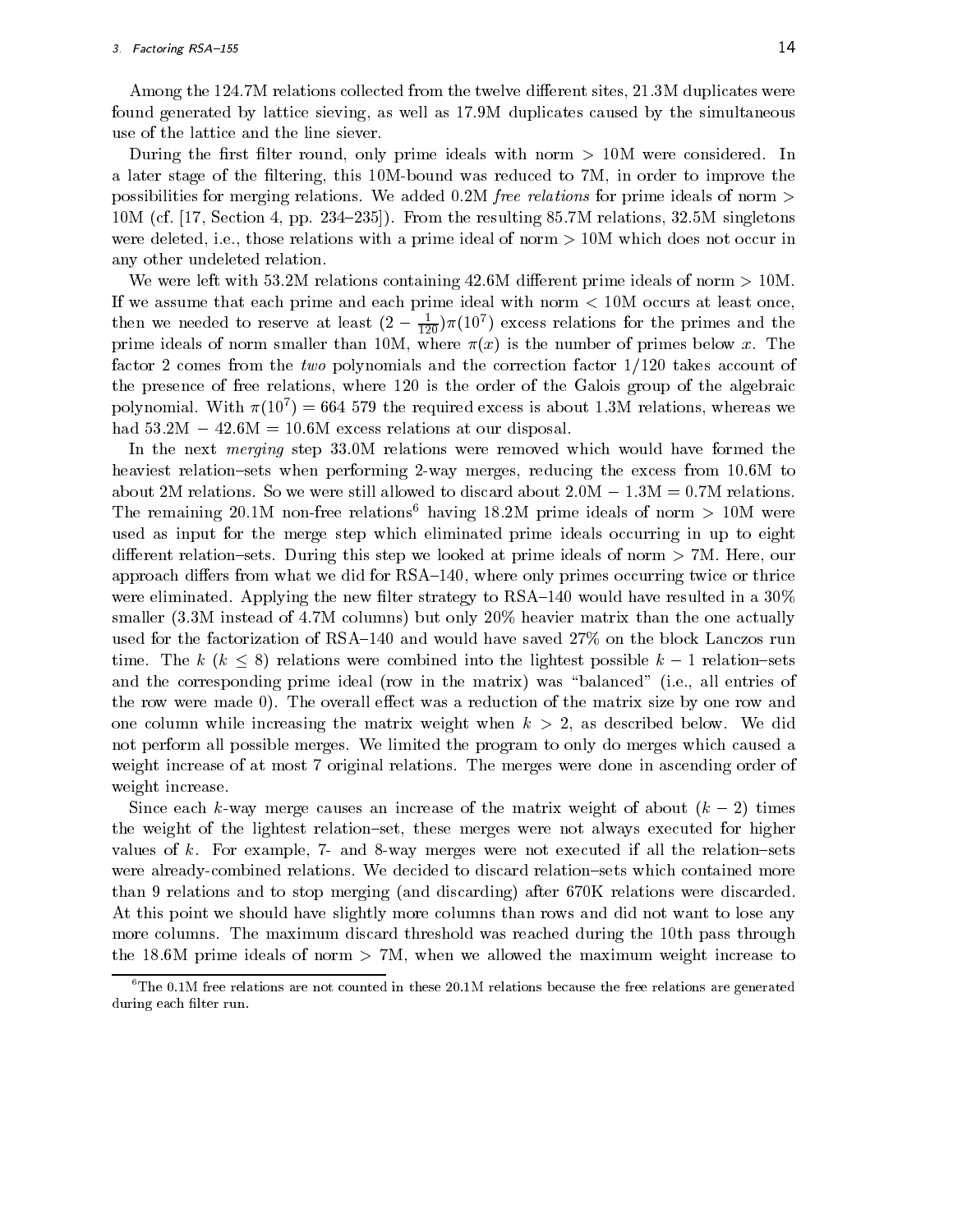be about 6 relations. This means that no merges with weight increase of 7 relations were executed. The filter program stopped with 6.7M relation sets.

For more details and experiments with  $RSA-155$  and other numbers, see [9].

Finding dependencies From the matrix left after the filter step we omitted the small primes  $<$  40, thus reducing the weight by 15%. The resulting matrix had 6 699 191 rows, 6 711 336 columns, and weight  $417132631$  (62.27 non-zeros per row). With the help of Peter Montgomery's Cray implementation of the block Lanczos algorithm (cf. [27]) it took 224 CPU hours and 2 Gbytes of central memory on the Cray C916 at the SARA Amsterdam Academic Computer Center to find 64 dependencies among the rows of this matrix. Calendar time for this job was 9.5 days.

In order to extract from these 64 dependencies some dependencies for the matrix including the primes  $\leq 40$ , quadratic character checks were used as described in [1], [7, §8, §12.7], and [16, last paragraph of Section 3.8 on pp. 30{31]. This yielded a dense 100 - 64 homogeneous system which was solved by Gaussian elimination. That system turned out to have 14 independent solutions, which represent linear combinations of the original 64 dependencies.

3.4 The square root step

On August 20, 1999, four different square root  $(cf. [26])$  jobs were started in parallel on four different 300 MHz processors of an SGI Origin 2000, each handling one dependency. One job found the factorization after 39.4 CPU-hours, the other three jobs found the trivial factorization after 38.3, 41.9, and 61.6 CPU-hours (different CPU times are due to the use of different parameters in the four jobs).

We found that the  $155$ -digit number

```
RSA-155 =109417386415705274218097073220403576120037329454492059909138421314763499842889n
34784717997257891267332497625752899781833797076537244027146743531593354333897
```
can be written as the product of two 78-digit primes:

# $p =$

<sup>102639592829741105772054196573991675900716567808038066803341933521790711307779</sup>

and

# $q =$

106603488380168454820927220360012878679207958575989291522270608237193062808643:

Primality of the factors was proved with the help of two different primality proving codes [4, 10]. The factorizations of  $p \pm 1$  and  $q \pm 1$  are given by

 $p-1=2 \cdot 607$  $305999 \cdot 276297036357806107796483997979900139708537040550885894355659143575473$  $p + 1 = 2$  3 5 5253077241827 <sup>325649100849833342436871870477394634879398067295372095291531269</sup>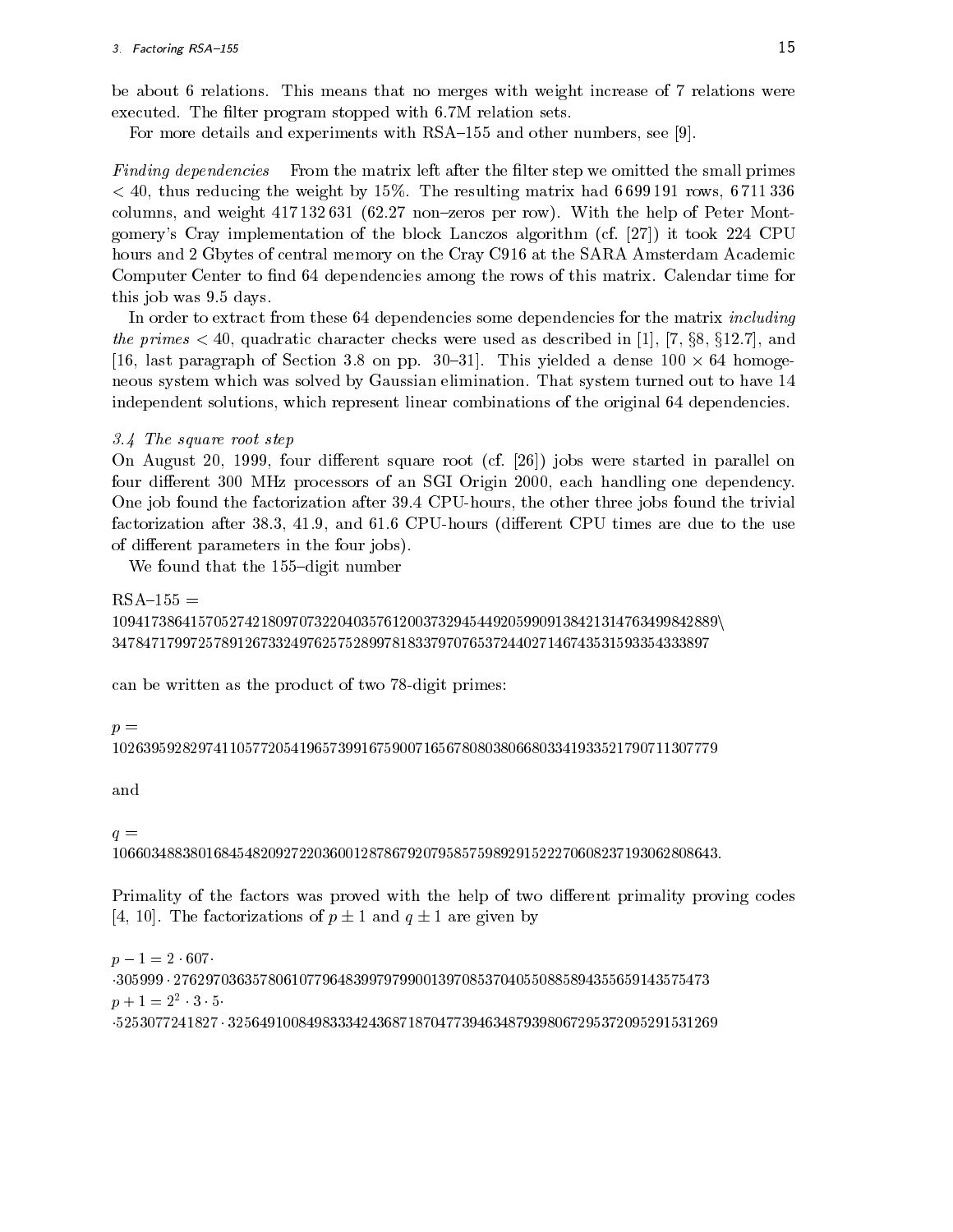```
q - 1 = 2 \cdot 241430028152261281581326171  514312985943800777534375166399250129284222855975011
q + 1 = 2 3 130037011
237126941204057  10200242155298917871797  28114641748343531603533667478173
```
Acknowledgements. Acknowledgements are due to the Dutch National Computing Facilities Foundation (NCF) for the use of the Cray C916 supercomputer at SARA, and to (in alphabetical order)

> the Australian National University (Canberra), Centre Charles Hermite (Nancy, France), Citibank (Parsippany, NJ, USA), CWI (Amsterdam, The Netherlands), Ecole P olytechnique/CNRS (Palaiseau, France), Entrust Technologies Ltd. (Ottawa, Canada), Lehigh University (Bethlehem, PA, USA), the Magma Group of John Cannon at the University of Sydney, the Medicis Center at Ecole P olytechnique (Palaiseau, France), Microsoft Research (Cambridge, UK), the Putnams (Hudson, NH, USA), Sun Microsystems Professional Services (Camberley, UK), and Utrecht University (The Netherlands),

for the use of their computing resources.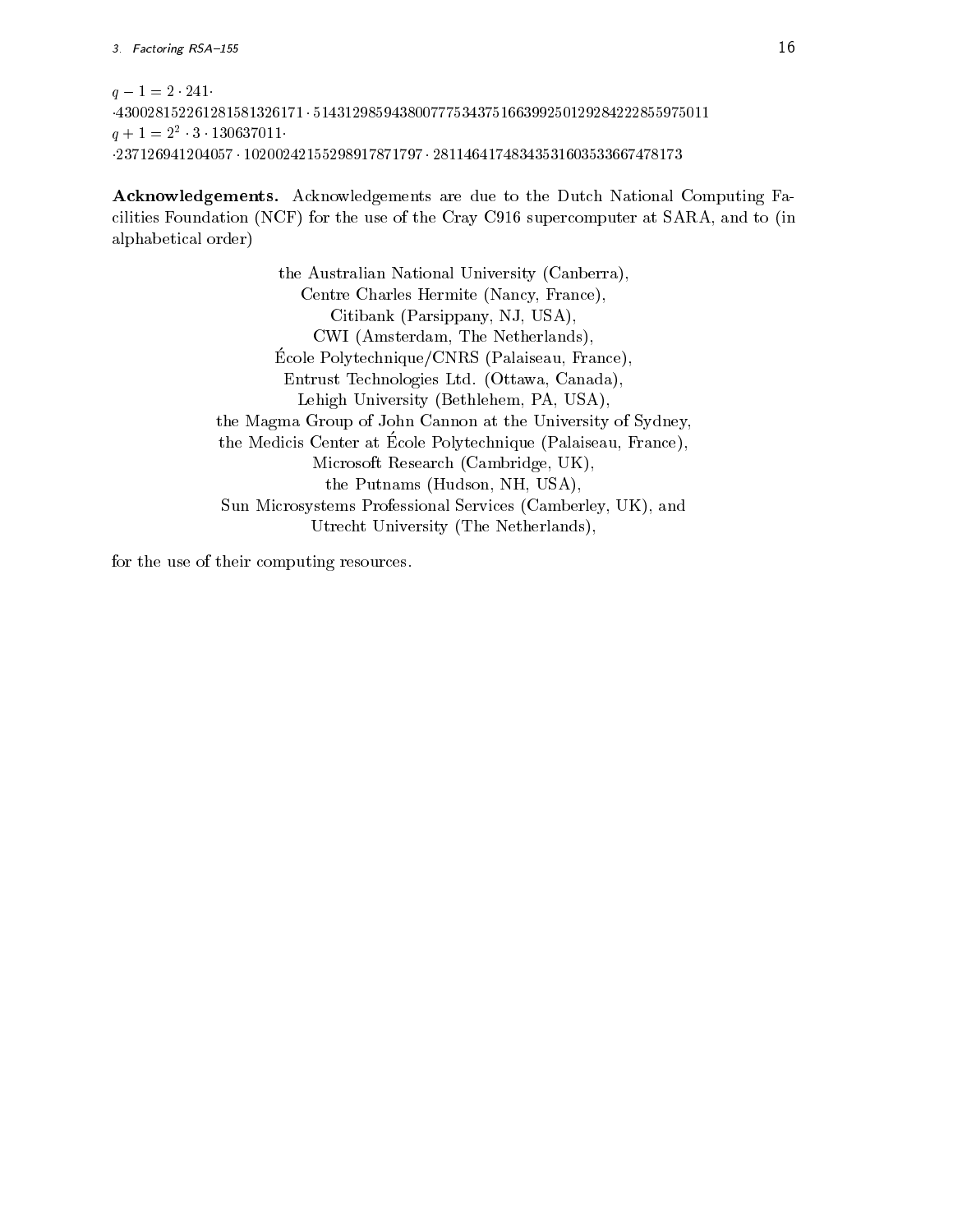# References

- 1. L.M. Adleman. Factoring numbers using singular integers. In Proc. 23rd Annual ACM Symp. on Theory of Computing (STOC), pages 64-71, ACM, New York, 1991.
- 2. D. Atkins, M. Graff, A.K. Lenstra, and P.C. Leyland. THE MAGIC WORDS ARE SQUEAMISH OSSIFRAGE. In J. Pieprzyk and R. Safavi-Naini, editors, Advances in  $Cryptography - Asiacrypt 34$ , volume 917 of Lecture Notes in Computer Science, pages 265{277, Springer-Verlag, Berlin, 1995.
- 3. Th. Beth, M. Frisch, and G.J. Simmons, editors. Public-Key Cryptography: State of the Art and Future Directions, volume 578 of Lecture Notes in Computer Science. Springer-Verlag, Berlin, 1992. Report on workshop at Oberwolfach, Germany, July, 1991.
- 4. Wieb Bosma and Marc-Paul van der Hulst. Primality proving with cyclotomy. PhD thesis, University of Amsterdam, December 1990.
- 5. Richard P. Brent. Some parallel algorithms for integer factorisation. Proc. Europar'99 (Toulouse, Sept. 1999), volume 1685 of Lecture Notes in Computer Science, pages  $1-22$ , Springer-Verlag, Berlin, 1999.
- 6. J. Brillhart, D.H. Lehmer, J.L. Selfridge, B. Tuckerman, and S.S. Wagstaff, Jr. Factorizations of  $b^n \pm 1, b = 2, 3, 5, 6, 7, 10, 11, 12$  up to high powers, volume 22 of Contemporary Mathematics. American Mathematical Society, second edition, 1988.
- 7. J.P. Buhler, H.W. Lenstra, Jr., and Carl Pomerance. Factoring integers with the number field sieve. Pages  $50-94$  in [20].
- 8. S. Cavallar, B. Dodson, A. Lenstra, P. Leyland, W. Lioen, P. L. Montgomery, B. Murphy, H. te Riele, and P. Zimmermann. Factorization of RSA-140 using the number field sieve. In Lam Kwok Yan, Eiji Okamoto, and Xing Chaoping, editors, Advances in Cryptology  $-$ Asiacrypt '99 (Singapore, November  $1/4-18$ ), volume 1716 of Lecture Notes in Computer Science, pages 195-207, Springer-Verlag, Berlin, 1999.
- 9. S. Cavallar. Strategies for filtering in the Number Field Sieve. Preprint, to appear in the Proceedings of ANTS-IV (Algorithmic Number Theory Symposium IV, Leiden,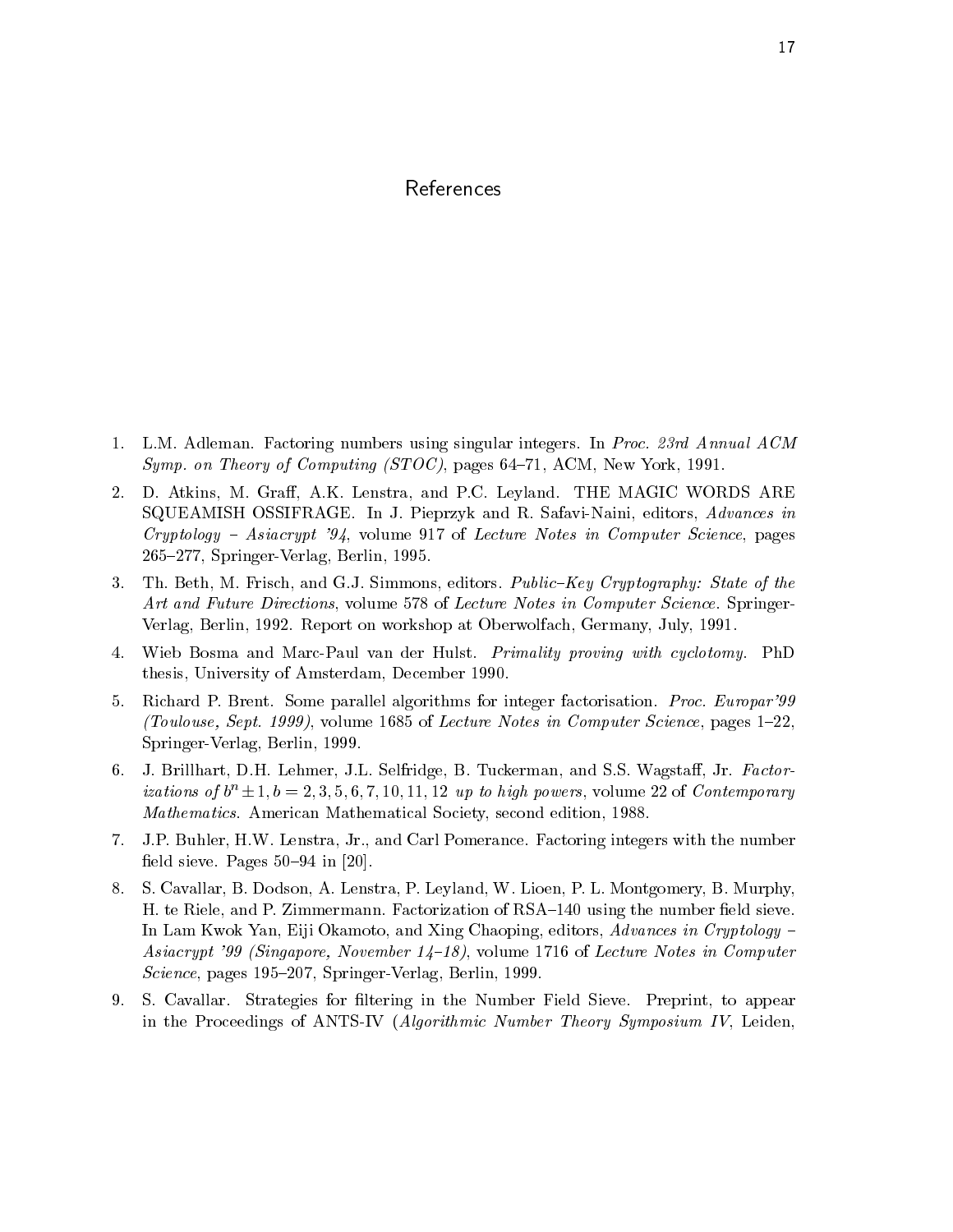The Netherlands, July 2-7, 2000), Lecture Notes in Computer Science, Springer-Verlag, Berlin, 2000.

- 10. H. Cohen and A.K. Lenstra. Implementation of a new primality test. Mathematics of  $Computation, 48:103-121, 1987.$
- 11. James Cowie, Bruce Dodson, R.-Marije Elkenbracht-Huizing, Arjen K. Lenstra, Peter L. Montgomery, and Jörg Zayer. A world wide number field sieve factoring record: on to 512 bits. In Kwangjo Kim and Tsutomu Matsumoto, editors, Advances in Cryptology  $-$  Asiacrypt '96, volume 1163 of Lecture Notes in Computer Science, pages 382–394, Springer-Verlag, Berlin, 1996.
- 12. J.A. Davis, D.B. Holdridge, and G.J. Simmons. Status report on factoring (at the Sandia National Laboratories). In T. Beth, N. Cot, and I. Ingemarsson, editors, Advances in Cryptology, Eurocrypt '84, volume 209 of Lecture Notes in Computer Science, pages 183– 215, Springer-Verlag, Berlin, 1985..
- 13. T. Denny, B. Dodson, A.K. Lenstra, and M.S. Manasse, On the factorization of RSA{ 120. In D.R. Stinson, editor, Advances in Cryptology – Crypto '93, volume 773 of Lecture Notes in Computer Science, pages 166–174, Springer-Verlag, Berlin, 1994.
- 14. B. Dixon and A.K. Lenstra. Factoring using SIMD Sieves. In Tor Helleseth, editor, Advances in Cryptology, Eurocrypt '93, volume 765 of Lecture Notes in Computer Science, pages 28{39, Springer-Verlag, Berlin, 1994.
- 15. B. Dodson and A. K. Lenstra. NFS with four large primes: an explosive experiment. In D. Coppersmith, editor, Advances in Cryptology  $-$  Crypto '95, volume 963 of Lecture Notes in Computer Science, pages 372-385, Springer-Verlag, Berlin, 1995.
- 16. Marije Elkenbracht-Huizing. Factoring integers with the number field sieve. PhD thesis, Leiden University, May 1997.
- 17. R.-M. Elkenbracht-Huizing. An implementation of the number field sieve. *Experimental*  $Mathematics, 5:231–253, 1996.$
- 18. Frequently Asked Questions about today's Cryptography 4.0. Question 3.1.9, see http://www.rsa.com/rsalabs/faq/html/3-1-9.html.
- 19. R. Golliver, A.K. Lenstra, and K.S. McCurley. Lattice sieving and trial division. In Leonard M. Adleman and Ming-Deh Huang, editors, Algorithmic Number Theory, (ANTS-I, Ithaca, NY, USA, May 1994), volume 877 of Lecture Notes in Computer Science, pages  $18-27$ , Springer-Verlag, Berlin, 1994.
- 20. A.K. Lenstra and H.W. Lenstra, Jr., editors. The Development of the Number Field Sieve, volume 1554 of Lecture Notes in Mathematics. Springer-Verlag, Berlin, 1993.
- 21. A.K. Lenstra, H.W. Lenstra, Jr., M.S. Manasse, and J.M. Pollard. The factorization of the Ninth Fermat number. *Mathematics of Computation*,  $61(203):319{-}349$ , July 1993.
- 22. A.K. Lenstra and M.S. Manasse. Factoring by Electronic Mail. In J.-J. Quisquater and J. Vandewalle, editors, Advances in Cryptology – Eurocrypt '89, volume 434 of Lecture Notes in Computer Science, pages 355-371, Springer-Verlag, Berlin, 1990.
- 23. A.K. Lenstra and M.S. Manasse. Factoring with two large primes. In I.B. Damgard,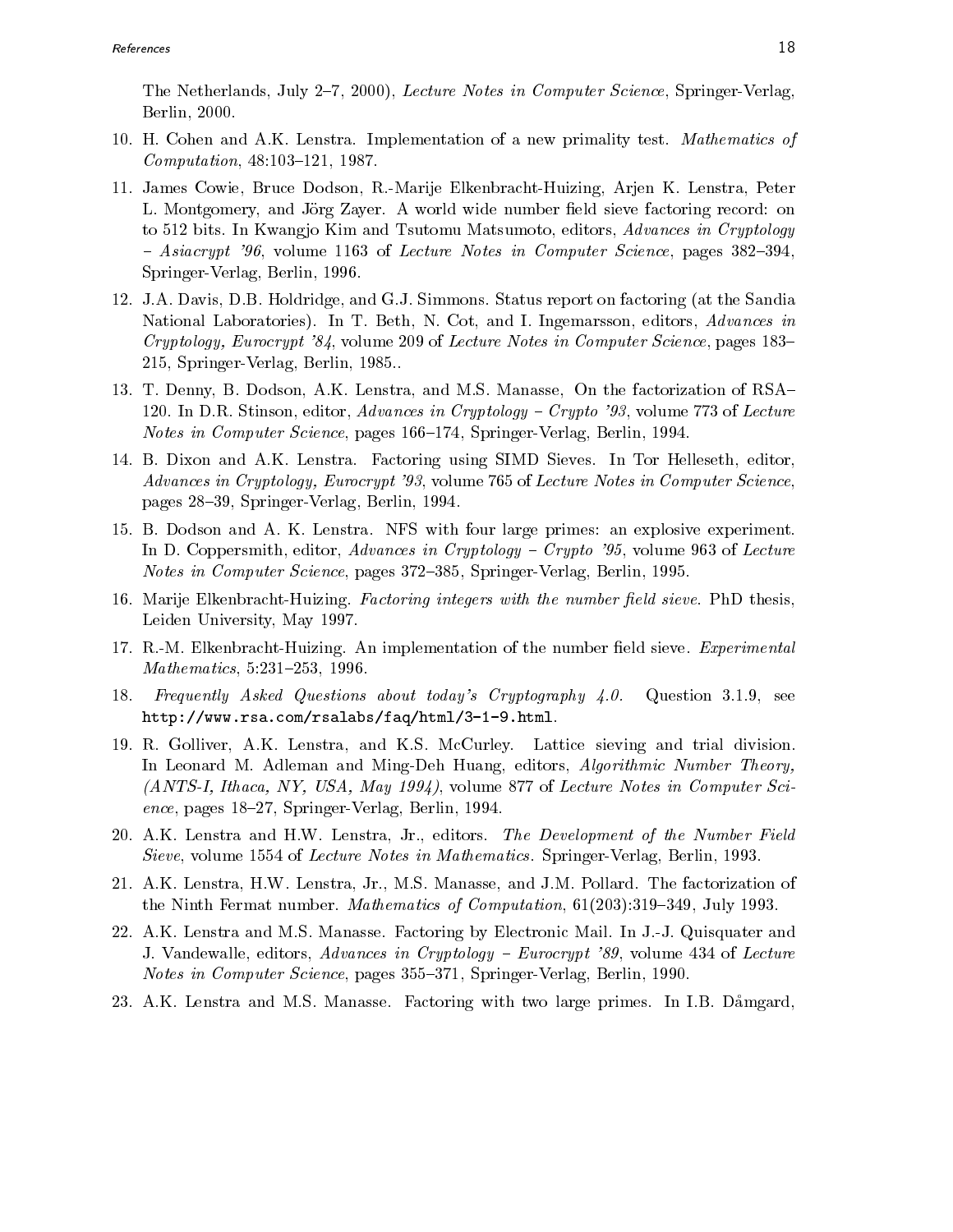editor, Advances in Cryptology – Eurocrypt '90, volume 473 of Lecture Notes in Computer  $Science$ , pages 72–82, Springer-Verlag, Berlin, 1991.

- 24. Arjen K. Lenstra and Eric R. Verheul. Selecting Cryptographic Key Sizes. In H. Imai and Y. Zheng, editors, *Public Key Cryptography*, volume 1751 of Lecture Notes in Computer Science, pages 446-465, Springer-Verlag, Berlin, 2000.
- 25. H.W. Lenstra, Jr.. Factoring with elliptic curves.  $Ann. Math., 126:649-673, 1987.$
- 26. Peter L. Montgomery. Square roots of products of algebraic numbers. In Walter Gautschi, editor, Mathematics of Computation  $1943-1993$ : a Half-Century of Computational Mathematics, pages 567–571. Proceedings of Symposia in Applied Mathematics, American Mathematical Society, 1994.
- 27. Peter L. Montgomery. A block Lanczos algorithm for finding dependencies over  $GF(2)$ . In Louis C. Guillou and Jean-Jacques Quisquater, editors, Advances in Cryptology –  $Eu$ rocrypt '95, volume 921 of Lecture Notes in Computer Science, pages  $106{-}120$ , Springer-Verlag, Berlin, 1995.
- 28. Peter L. Montgomery and Brian Murphy. Improved Polynomial Selection for the Number Field Sieve. Extended Abstract for the Conference on the Mathematics of Public-Key Cryptography, June 13{17, 1999, The Fields Institute, Toronto, Ontario, Canada.
- 29. Michael A. Morrison and John Brillhart. The factorization of  $F_7$ . Bull. Amer. Math. Soc., 77(2):264, 1971.
- 30. Michael A. Morrison and John Brillhart. A method of factoring and the factorization of  $F_7$ . Mathematics of Computation, 29:183-205, January 1975.
- 31. B. Murphy. Modelling the Yield of Number Field Sieve Polynomials. J. Buhler, editor, Algorithmic Number Theory, (Third International Symposium, ANTS-III, Portland, Oregon, USA, June 1998), volume 1423 of Lecture Notes in Computer Science, pages 137-151, Springer-Verlag, Berlin, 1998.
- 32. Brian Antony Murphy. Polynomial Selection for the Number Field Sieve Integer Factorisation Algorithm. PhD thesis, The Australian National University, July 1999.
- 33. J.M. Pollard. The lattice sieve. Pages  $43-49$  in [20].
- 34. Carl Pomerance. The Quadratic Sieve Factoring Algorithm. In T. Beth, N. Cot and I. Ingemarsson, editors,  $Advances$  in Cryptology - Eurocrypt '84, volume 209 of Lecture Notes in Computer Science, pages 169–182, Springer-Verlag, New York, 1985.
- 35. Herman te Riele, Walter Lioen, and Dik Winter. Factoring with the quadratic sieve on large vector computers. J. Comp. Appl. Math.,  $27:267{-}278$ , 1989.
- 36. R.L. Rivest, A. Shamir, and L. Adleman. A method for obtaining digital signatures and public-key cryptosystems. Comm.  $ACM$ , 21:120-126, 1978.
- 37. RSA Challenge Administrator. In order to obtain information about the RSA Factoring Challenge, send electronic mail to challenge-info@rsa.com. The status of the factored numbers on the RSA Challenge List can be obtained by sending electronic mail to challenge-honor-rolls@majordomo.rsasecurity.com. Also visit http://www.rsa.com/rsalabs/html/factoring.html.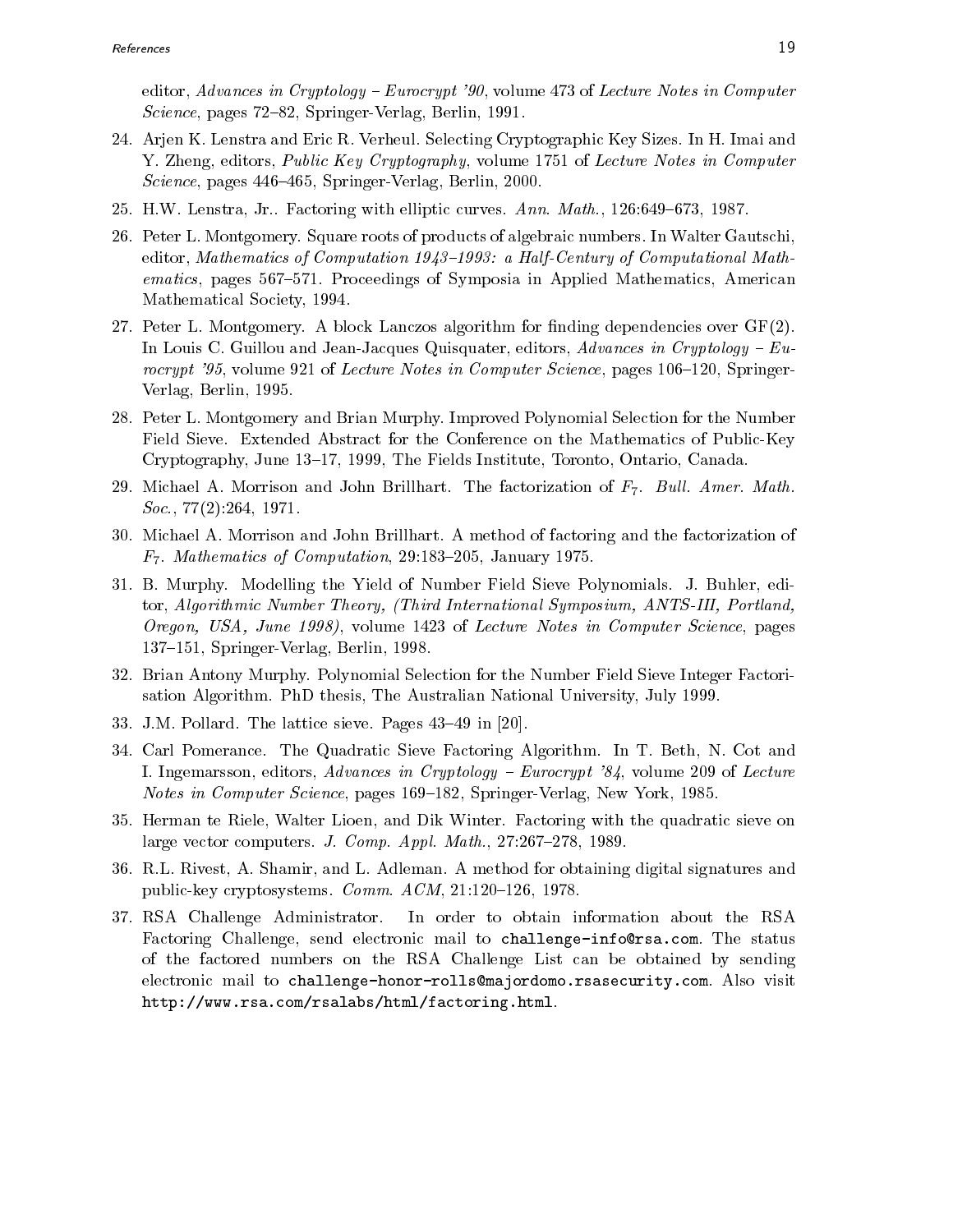- 38. A. Shamir. Factoring large numbers with the TWINKLE device. In C.K. Koc and C. Paar, editors, Cryptographic Hardware and Embedded Systems (CHES), volume 1717 of Lecture Notes in Computer Science, Springer-Verlag, Berlin, 1999.
- 39. Robert D. Silverman. The multiple polynomial quadratic sieve. Mathematics of Compu $tation, 48:329-339, 1987.$
- 40. Robert D. Silverman. Private communication.
- 41. URL: http://www.bxa.doc.gov/Encryption/Default.htm.